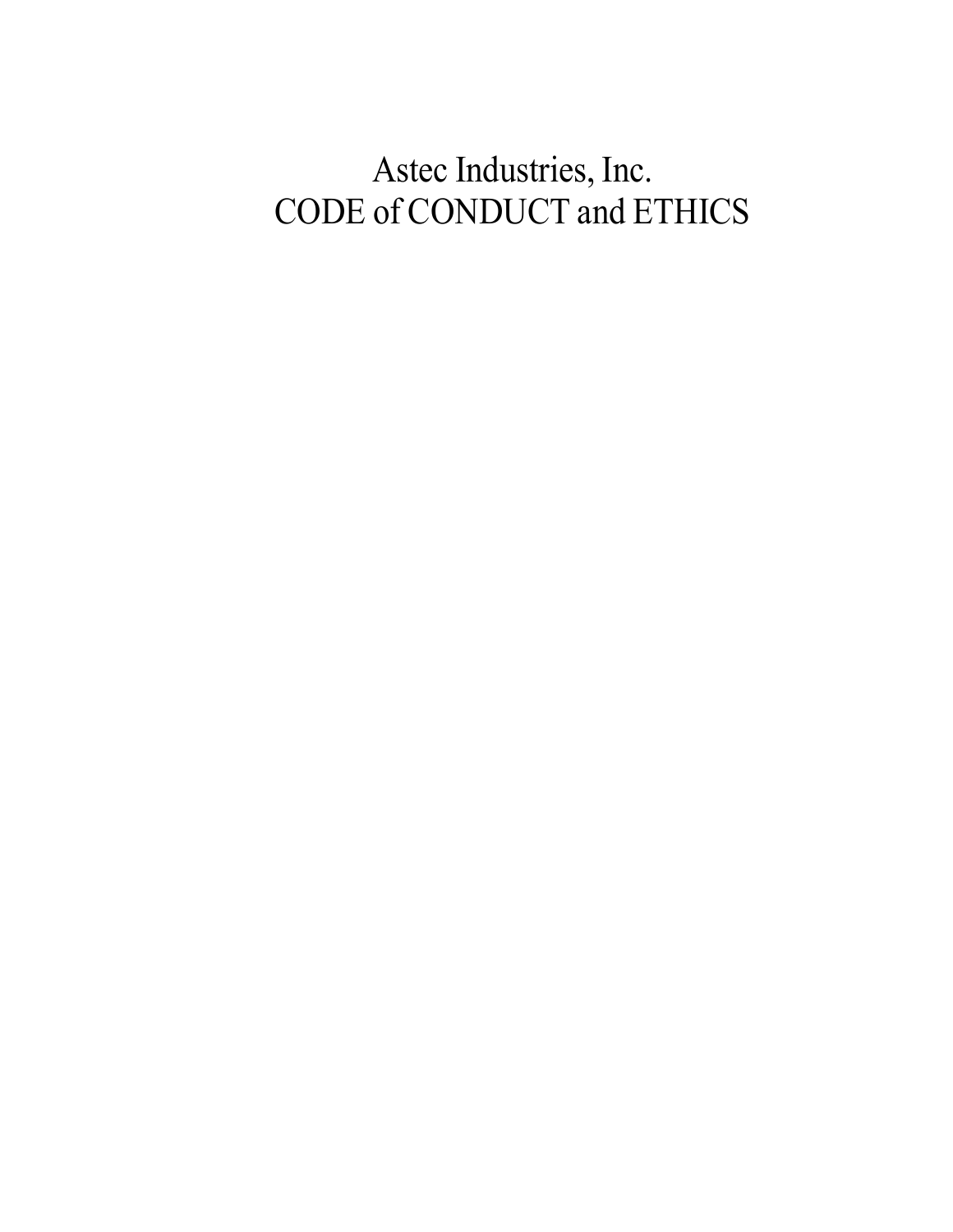## **TABLE OF CONTENTS**

| Standards of Conduct and Ethics for Employees, Officers and Directors7             |
|------------------------------------------------------------------------------------|
|                                                                                    |
|                                                                                    |
|                                                                                    |
|                                                                                    |
|                                                                                    |
|                                                                                    |
|                                                                                    |
|                                                                                    |
|                                                                                    |
| Bribery, Kickbacks and Other Improper Payments; Customer and Supplier Relations 16 |
|                                                                                    |
| Supplemental Standards for Chief Executive Officer and other                       |
|                                                                                    |
|                                                                                    |

This code is also available on the Astec website at **www.astecindustries.com**.

*This code is not intended to create, nor does it create, any contractual rights related to employment.*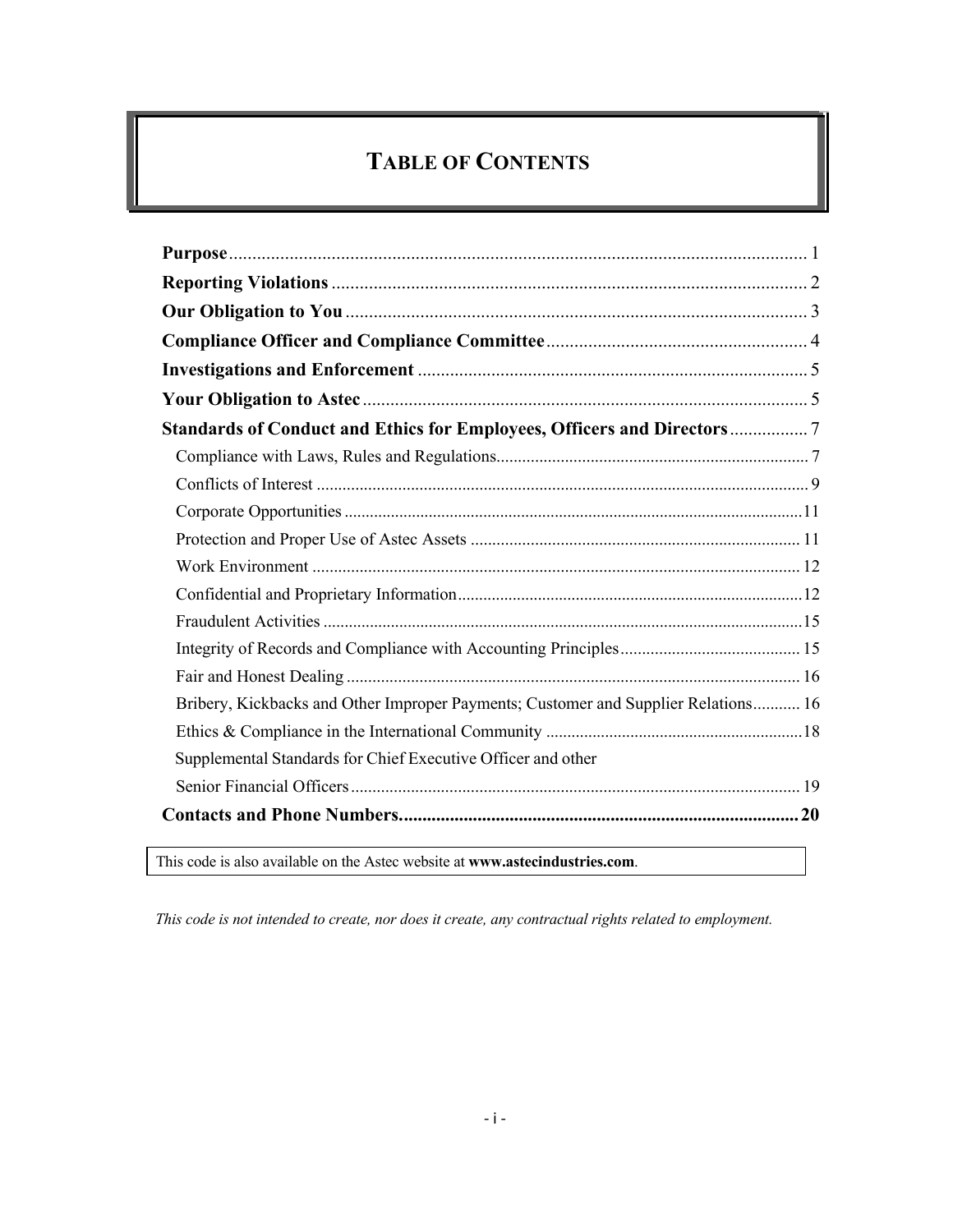## **PURPOSE**

Dear Astec Industries employees, officers and directors:

Astec Industries, Inc. ("Astec") encourages you to conduct yourself everyday in a way that helps us maintain an outstanding reputation in the communities we serve. You already are excellent stewards for the company. This Code puts into writing many of the behaviors that you already display and the actions you are already taking. Nonetheless, a written code is an important reference source for employees, officers and directors, especially in situations where there is some question about how to determine "the right thing to do." Additional guidance may be provided in the employee handbooks of certain Astec subsidiaries.

You should keep in mind these important considerations when reading this Code:

- The Code should be applied both in letter and in spirit.
- This Code should be considered together with any applicable laws and regulations, as well as any applicable company policies and procedures, including those in the employee handbooks (if applicable).
- The Code applies to all of our employees, officers and directors regardless of where they work or their positions in the overall organization.
- It is the policy of the company for anyone aware of any possible violation of this Code or of any company policy or legal requirement to report the possible violation. We will not tolerate retaliation against anyone for such reporting.
- Anyone who does not comply with this Code, as well as with other company policies and procedures, may be disciplined up to and including termination. Violations of the standards outlined in this Code also could result in criminal penalties, civil liabilities, or both.

Integrity and a high standard of ethics are fundamental to our beliefs. Astec is committed to doing what is right and deterring wrongdoing. In dealings with our customers, suppliers and fellow employees, these principles require that we:

- conduct ourselves in a forthright and honest manner
- are fair and considerate in all dealings
- maintain professional behavior in all relationships
- make only commitments we believe we can keep and keep them
- respect the rights and dignity of all individuals
- obey the law

Astec will take steps to communicate or otherwise make available the provisions of this Code and other company policies and procedures to its workforce. Your commitment to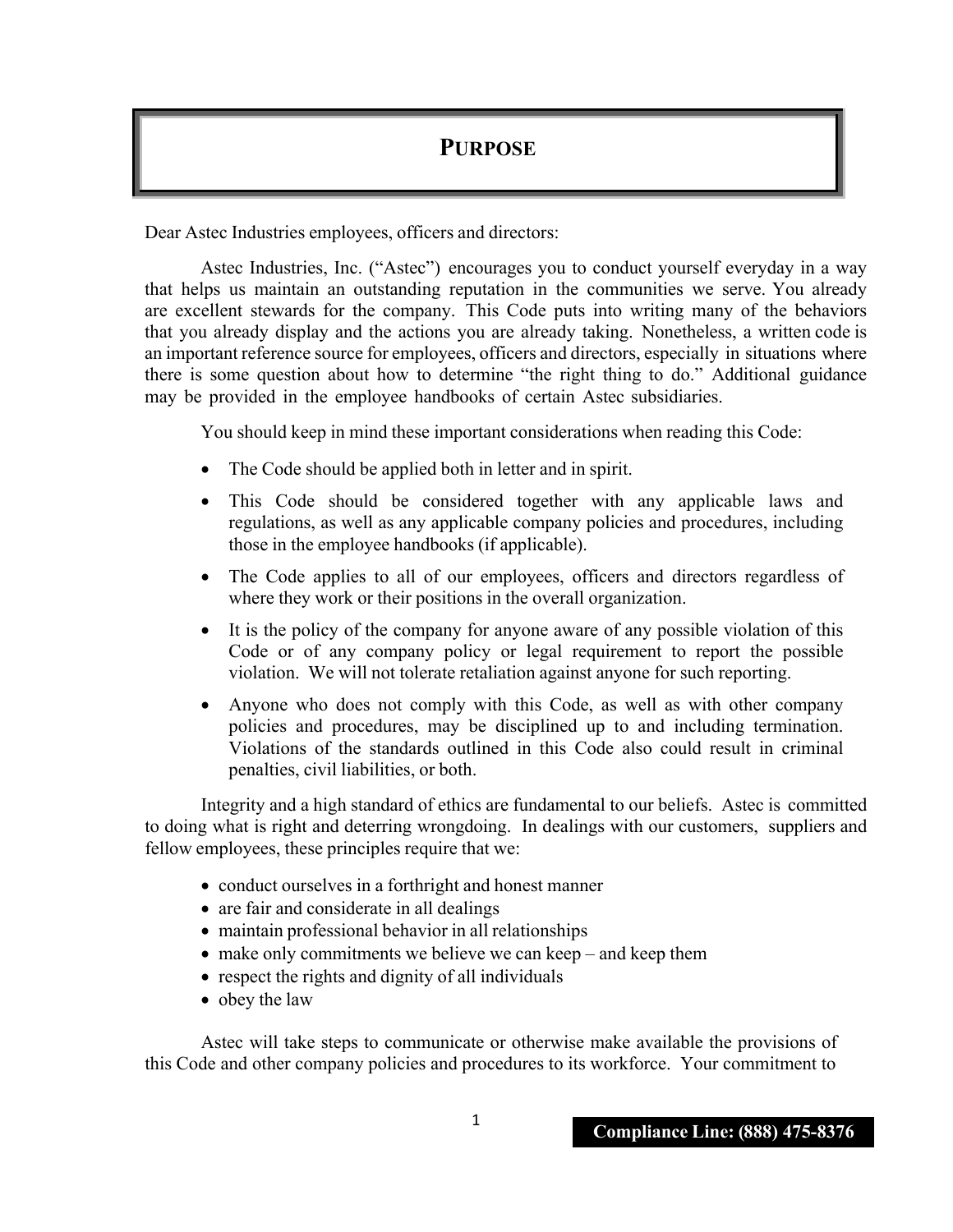this Code is required. If you have questions about this Code or the proper course of action to take in a particular situation, ask your immediate supervisor or the Compliance Officer for direction. We may modify the Code from time to time, so please be alert to notices relating to changes.

## **Chief Executive Officer and Other Senior Financial Officers**

This the Code contains additional standards of conduct for the company's Chief Executive Officer, Chief Financial Officer and Controllers. These can be found under the section entitled "Supplemental Standards for Chief Executive Officer and Other Senior Financial Officers."

## **REPORTING VIOLATIONS**

It is the policy of the company that anyone aware of a possible violation of this Code, or any other Astec policy or legal requirement, report that possible violation to the company. There are several options available to you if you need to make a report:

*You can speak with your supervisor.* We encourage you first to contact your immediate supervisor, who is in turn responsible for informing the company's Compliance Officer of any concerns raised.

*You can speak directly with the Compliance Officer.* If you prefer not to discuss a concern with your own supervisor, you may instead contact the Compliance Officer directly at (423) 553–5923. You are also free to email the Compliance Officer at *compliance\_officer@astecindustries.com.*

*You can call our compliance hotline.* You may also call the company's Compliance Line at  $(888)$  475 – 8376. For toll-free access outside of the United States, U.S. Territories or Canada, first dial the toll free Direct Code, then the country code for the country from which you are calling, then dial the compliance line number. See "Contacts and Numbers" for a list of applicable Direct Codes. You can use the Compliance Line to report possible violations or to check on the status of a previously filed report. You can also report to the Compliance Line if you feel that a report previously made to company management, your supervisor, other management personnel or the Compliance Officer has not been addressed.

The Compliance Line is administered by an outside vendor. The telephone operators for the Compliance Line have been trained to receive your call. The Compliance Line is available 24 hours a day, seven days a week. All calls will be answered by a live person.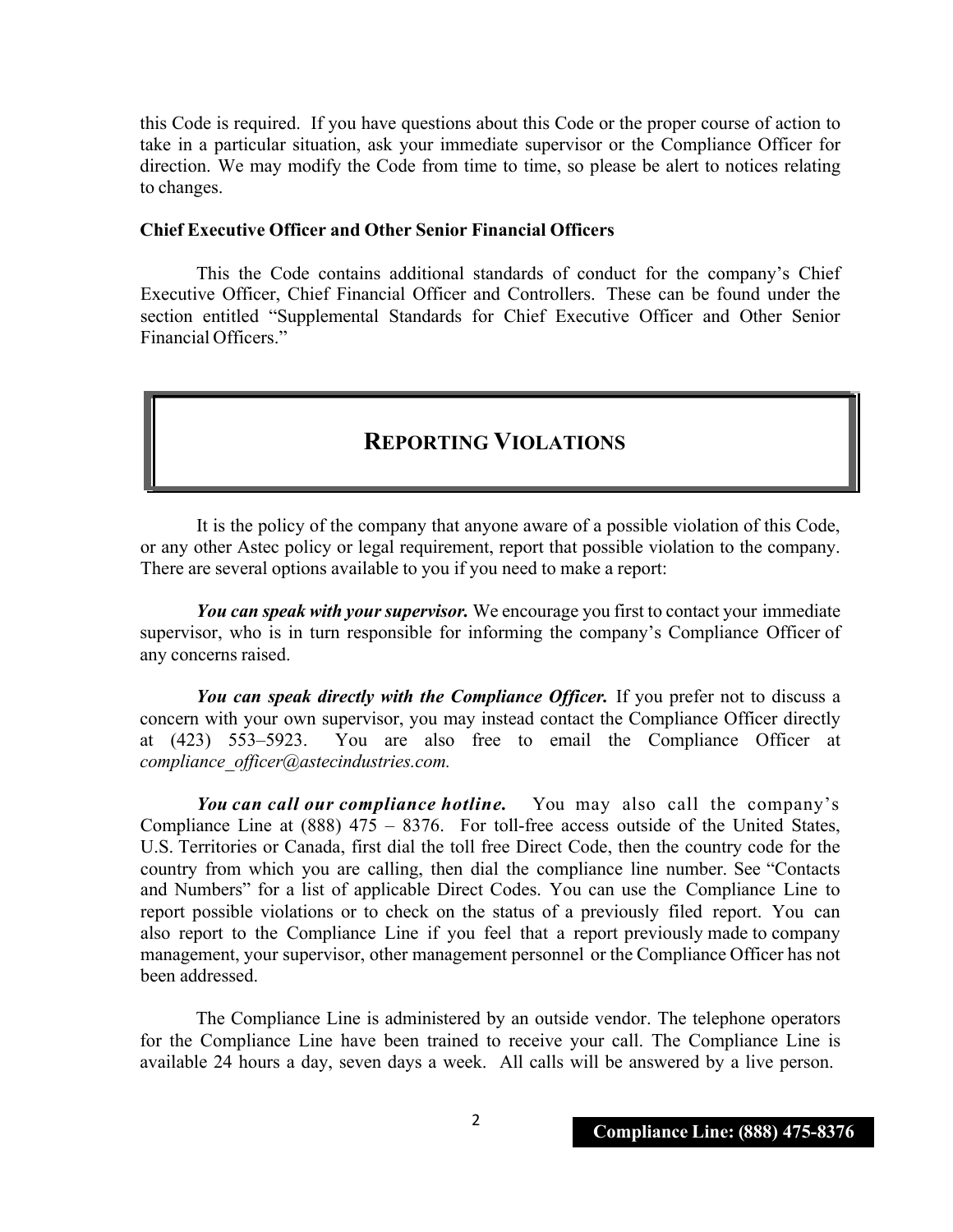Calls are not recorded and are not able to be traced. You have the option to remain anonymous. If you remain anonymous, you will be given a numeric code so that you may call back and ask for follow up. You will be guided through the call and prompted by appropriate questions from the operator. You will be given a date on which you can call back and receive a follow up report. Once the call is completed, a report will be generated and sent to the Compliance Officer. You are urged to call back for follow up, because in the event more information is required, this will be an opportunity for you to provide those details.

If you report a possible violation, regardless of the method that you use to make the report, it is important that you provide as much detail as possible, including names, dates, times, locations and the specific conduct in question. Only with sufficient specific information can the company adequately investigate the reported action.

Your submission of information will be treated in a confidential manner to the extent reasonably possible. Please note, however, that if an investigation by the company of the activities you have reported takes place, it may be impossible for the company to maintain the confidentiality of the fact of the report or the information reported.

## **OUR OBLIGATION TO YOU**

Astec is committed to providing a workplace conducive to open discussion of its business practices. It is the policy of the company for anyone aware of any possible violation of this Code or of any company policy or legal requirement to report the possible violation. We will not tolerate retaliation against anyone for such reporting. It is also the policy of the company to comply with all laws that protect employees against unlawful discrimination or retaliation by anyone at the company as a result of their lawfully and truthfully reporting information regarding, or their participating in, investigations involving allegations of corporate fraud or other violations by the company or its agents of federal or state law.

Of course, reports based upon evidence that the employee knows to be false and reports that the employee knows, or reasonably should know, to be groundless are not appropriate and the company reserves the right to take appropriate disciplinary action with respect to such reports. In addition, except to the extent required by law, this policy does not cover an employee who violates the confidentiality of any applicable lawyer- client privilege to which the company or its agents may be entitled, or who violates his or her confidentiality obligations with regard to the company's trade secrets, or confidential information. If you have any questions as to what information may be confidential or as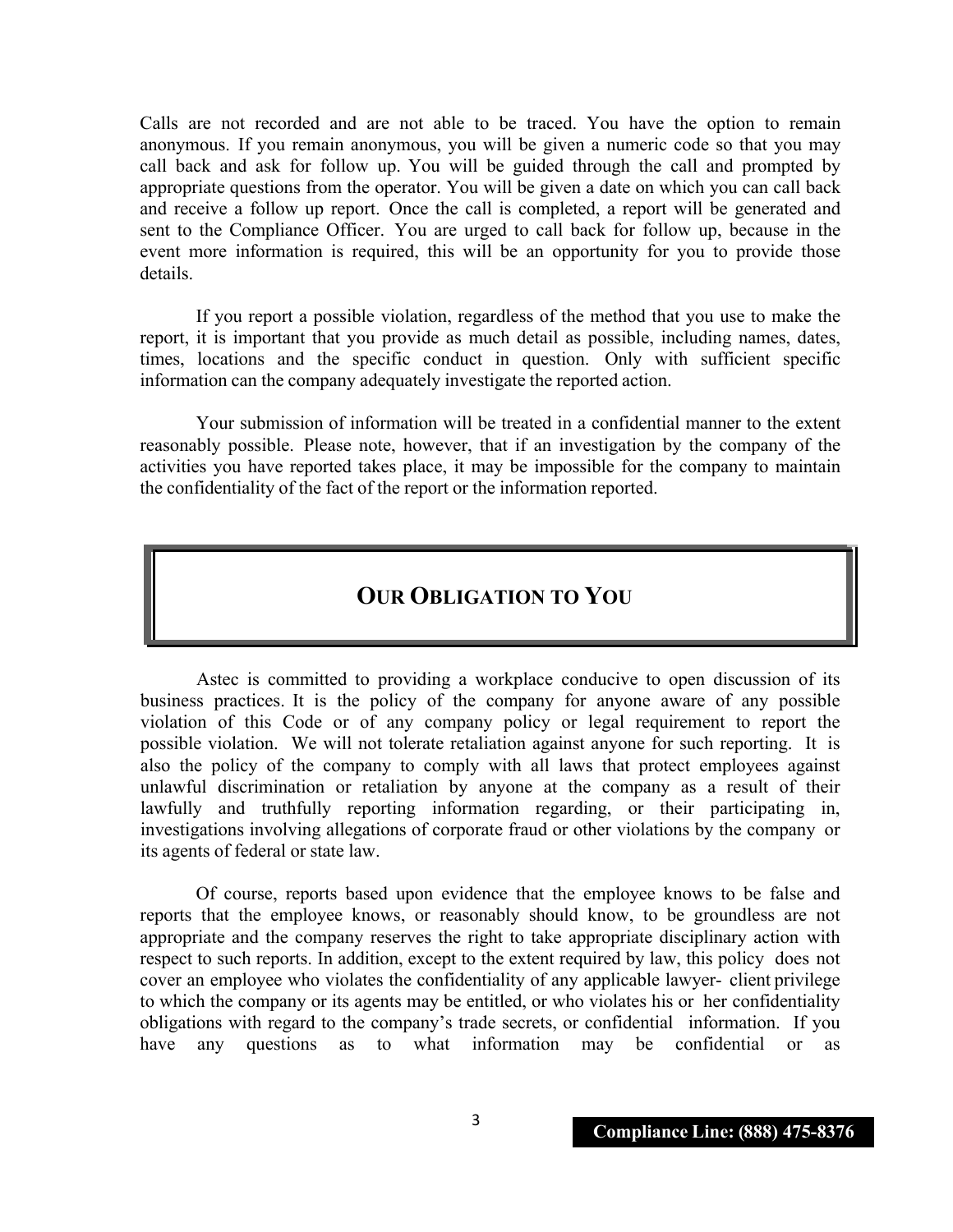to what your obligations may be with respect to particular information, you should contact the Compliance Officer.

If you believe that you have been subjected to any action that violates this policy, you may file a complaint with your supervisor, the Compliance Officer or if applicable, your company's Human Resources Director. If it is determined that you experienced any improper employment action in violation of this policy, corrective action will be taken.

## **COMPLIANCE OFFICER**

As part of Astec's commitment to conducting its business ethically, the Board of Directors has appointed a Compliance Officer to help administer and implement the Code. The Compliance Officer will handle the company's day-to-day compliance matters. The Compliance Officer has overall responsibility to:

- Receive, collect, review, process, investigate and resolve concerns and reports by employees and others on the matters described in the Code;
- Work with legal counsel from time to time to review the Code in connection with current federal, state and local laws;
- Recommend to the Governance and Nominating Committee and Audit Committee of the Board of Directors any updates to the Code he or she deems necessary;
- Present directly to the Audit Committee of the Board of Directors on a periodic basis, unless immediate attention by the Audit Committee as warranted, a copy of each report received regarding Astec's accounting, auditing, and internal auditing controls or disclosure practices.
- Coordinate with Human Resources the establishment of programs to educate all employees, officers and directors about the Code and compliance issues;
- Provide guidance on the meaning and application of the Code;
- Communicate with independent contractors and agents about the Code, as necessary;
- Monitor and audit compliance with the Code; and
- Report periodically to management and the Governance and Nominating Committee and Audit Committee of the Board of Directors on implementation and effectiveness of the Code and other compliance matters.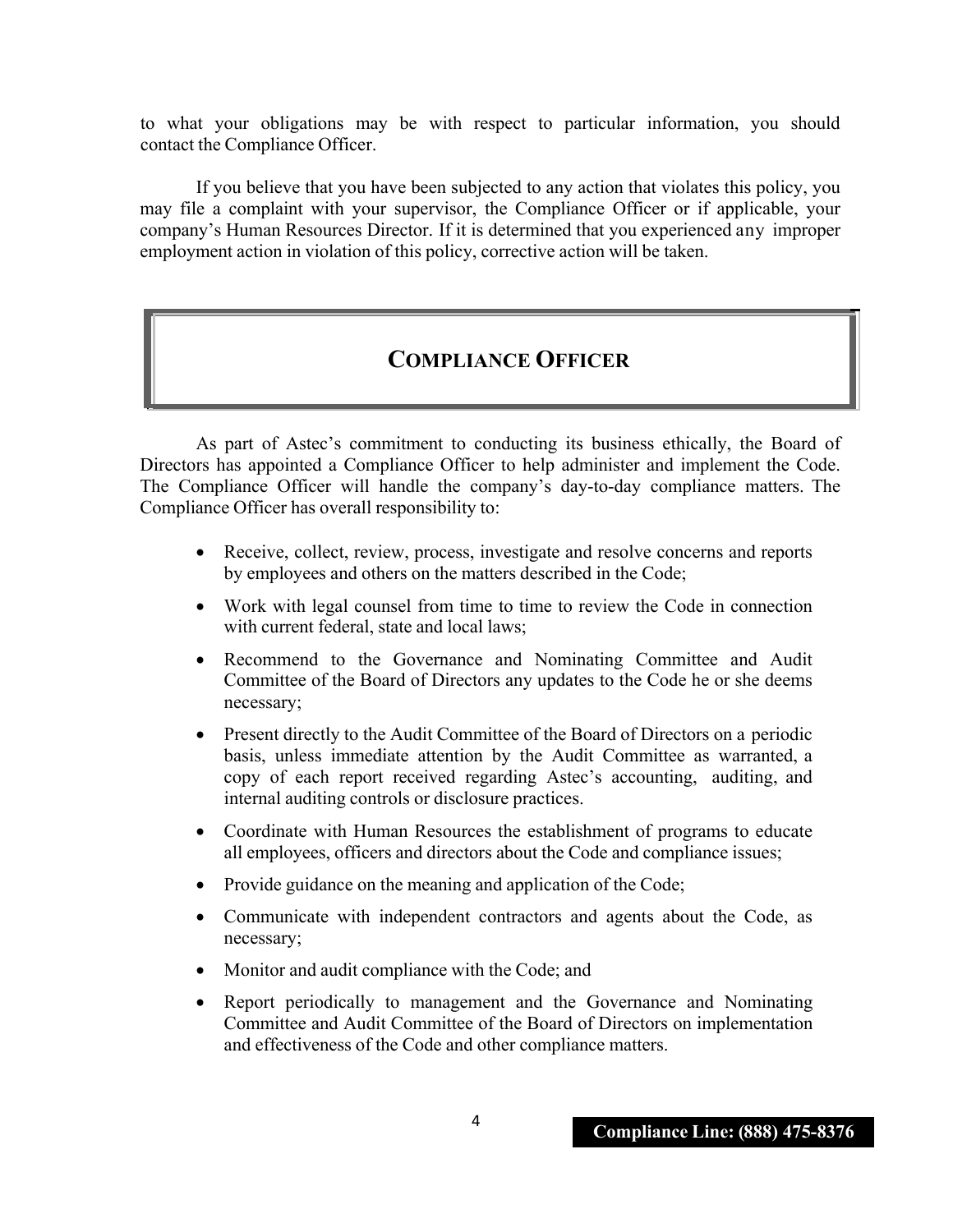## **INVESTIGATIONS AND ENFORCEMENT**

Reports of possible violations of the Code will be collected, reviewed and processed by the Compliance Officer. The Compliance Officer may refer reports submitted, as he or she determines to be appropriate or as required under the directives of the Board of Directors to the Board or an appropriate committee of the Board. Any reports submitted that involve the company's accounting, auditing and internal auditing controls and disclosure practices will be presented directly to the Audit Committee of the Board of Directors on a periodic basis, unless immediate attention by the Audit Committee is warranted.

Reports of possible violations of the Code will be investigated by the company and, if a violation of the Code is substantiated, disciplinary action will be taken, where necessary, including appropriate sanctions for the individual(s) involved, up to and including termination of employment. Any executive officer or director believed to have participated in a possible violation shall not be permitted to participate in any investigation or recommendation for disciplinary action or sanctions.

Violations of the Code that may also constitute illegal conduct shall be addressed, which may include making a report to civil or criminal authorities for further action. In addition, Astec may, under certain circumstances, be required to disclose violations of the Code to the shareholders of the company.

Astec may also from time to time conduct reviews to assess compliance with the Code.

## **YOUR OBLIGATION TO ASTEC**

The following information outlines standards of conduct and ethics of Astec and its subsidiaries and affiliates. One person's misconduct can damage the company's hard-earned reputation and compromise the public's trust in the company. Every Astec employee should become familiar with this Code.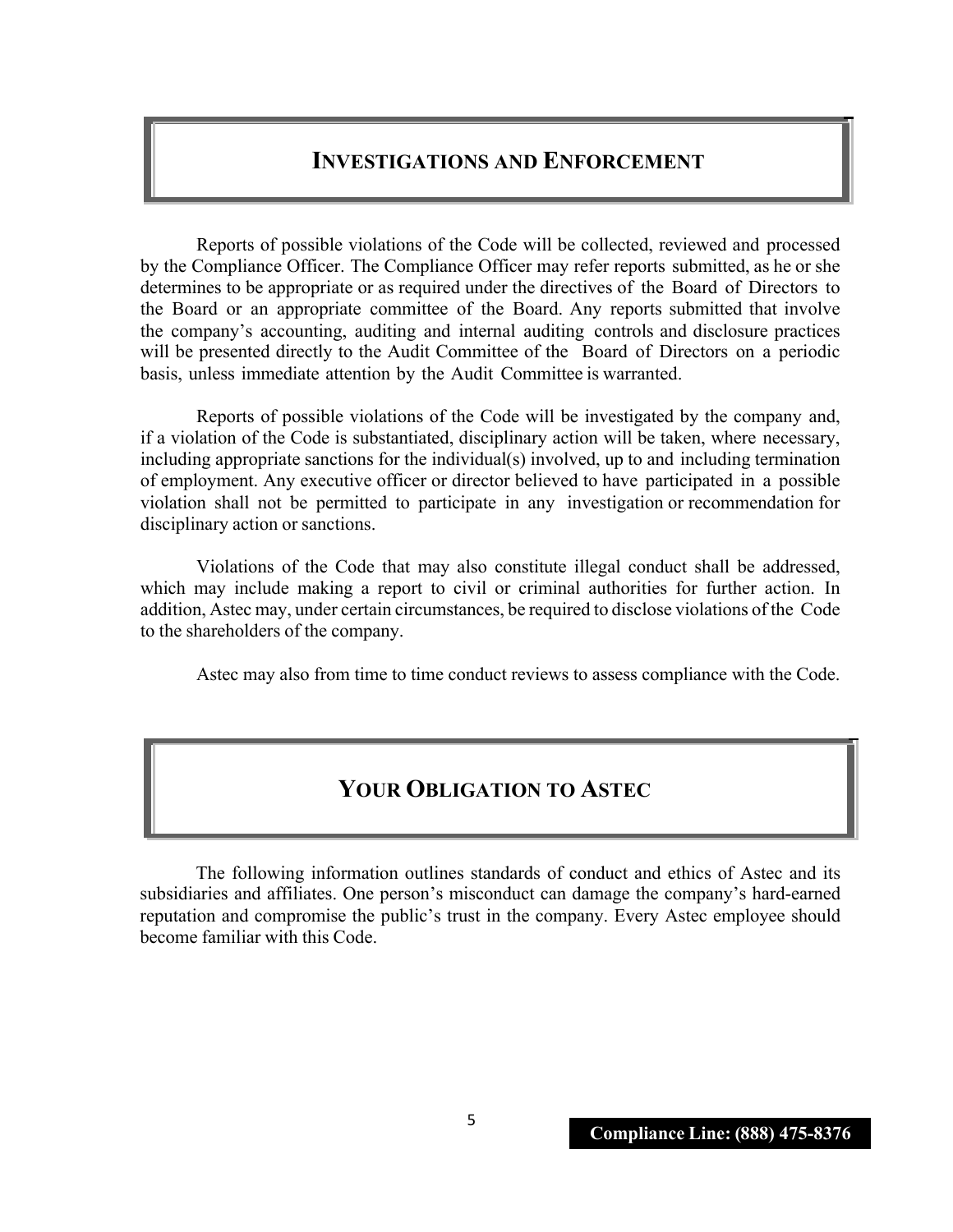- It is your responsibility to comply with the law and behave in an ethical manner.
- This Code cannot anticipate every possible situation or cover every topic in detail. From time-to-time, the company may establish special policies to address specific subjects. If you are unclear about a situation, stop and ask for guidance before taking action.
- Failure to obey laws and regulations violates this Code and may expose both you and the company to criminal or civil sanctions. Any violation of this Code or other company policies may result in disciplinary action, up to and including termination. The company may also seek civil remedies from you and even refer criminal misconduct to law enforcement agencies.
- Astec is a global enterprise and our business operations are subject to the laws of many countries. Astec employees doing business internationally must comply with all applicable laws and regulations and uphold this Code at all times. Cultural differences, as well as local laws and customs may require a different interpretation of our Code. If this situation arises, always consult with your supervisor before taking any action.
- You are responsible for reporting possible violations of this Code to the company.
- If you have a question about a topic covered in this Code or a concern regarding any conduct, please speak with your supervisor or with the Compliance Officer.
- If you are uncomfortable speaking with any of these people or you wish to remain anonymous, you may call the Compliance Line at **1-888-475-8376 (your call is free)**.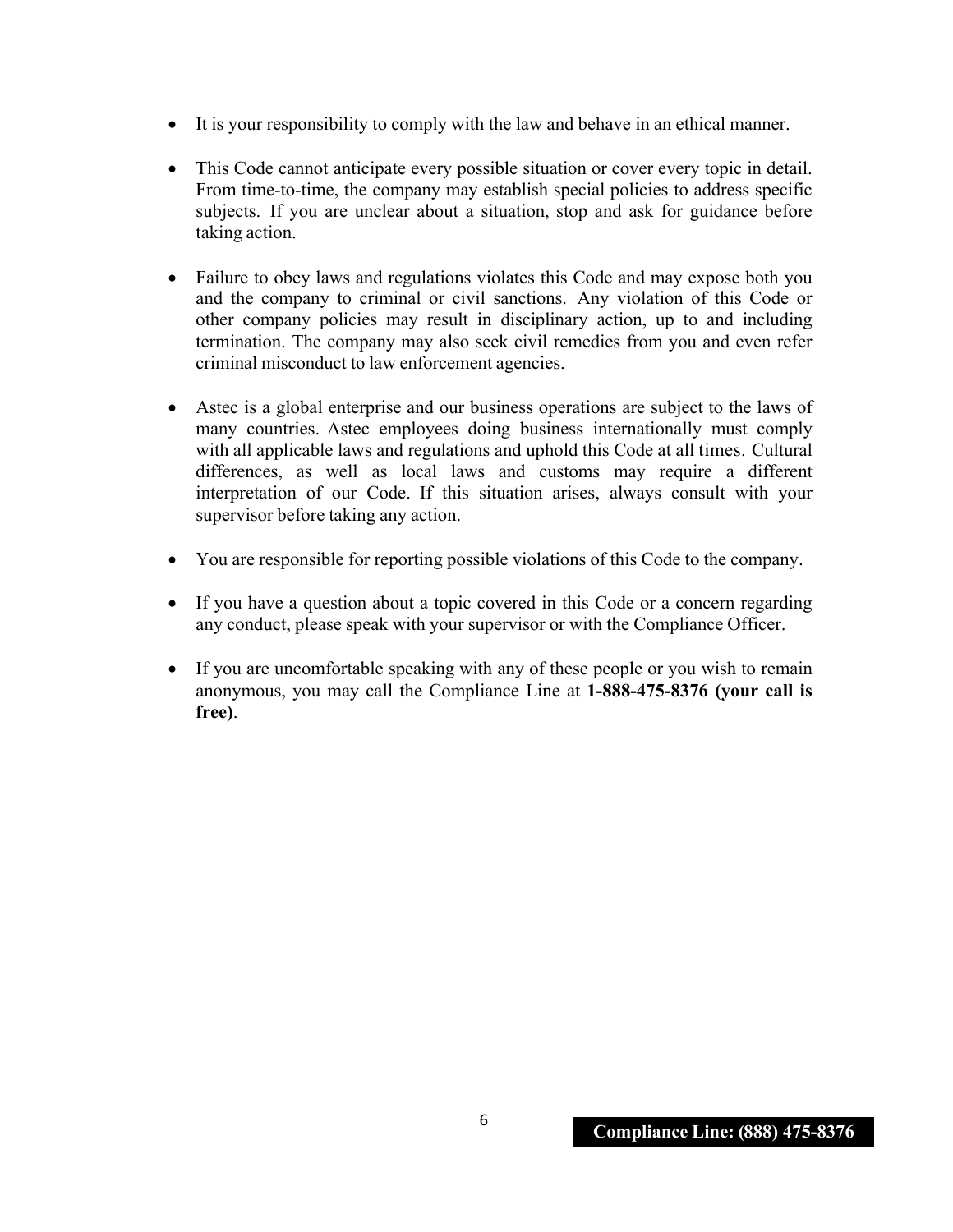## **STANDARDS OF CONDUCT AND ETHICS FOR EMPLOYEES, OFFICERS AND DIRECTORS**

## **COMPLIANCE WITH LAWS, RULES AND REGULATIONS**

Astec strives to ensure that all activity by or on behalf of the company is in compliance with applicable laws, rules and regulations. The following standards are intended to provide guidance to employees, officers and directors to assist them in their obligation to comply with applicable laws, rules and regulations. These standards are neither exclusive nor complete. Additional company policies and rules can be found in the employee handbooks of certain Astec subsidiaries and others may be published to employees from time to time. Employees are required to comply with all applicable laws, rules and regulations, whether or not specifically addressed in these policies. For additional guidance, or if questions regarding the existence, interpretation or application of any law, rule or regulation arise, please contact your supervisor or Astec's Compliance Officer.

## *Antitrust Laws*

All employees must comply with applicable antitrust and similar laws that regulate competition in the countries in which we operate. Examples of conduct prohibited by such laws include:

- agreements to fix prices, bid rigging, market allocation and collusion (including price sharing) with competitors;
- boycotts, certain exclusive dealing arrangements and price discrimination agreements; and
- unfair trade practices, including bribery, misappropriation of trade secrets, deception, intimidation and similar unfair practices.

## *Environmental Laws*

It is the policy of Astec to comply with all applicable environmental laws, rules and regulations. Astec employees, officers and directors will strive to utilize resources appropriately and efficiently and dispose of waste in accordance with applicable laws, rules and regulations.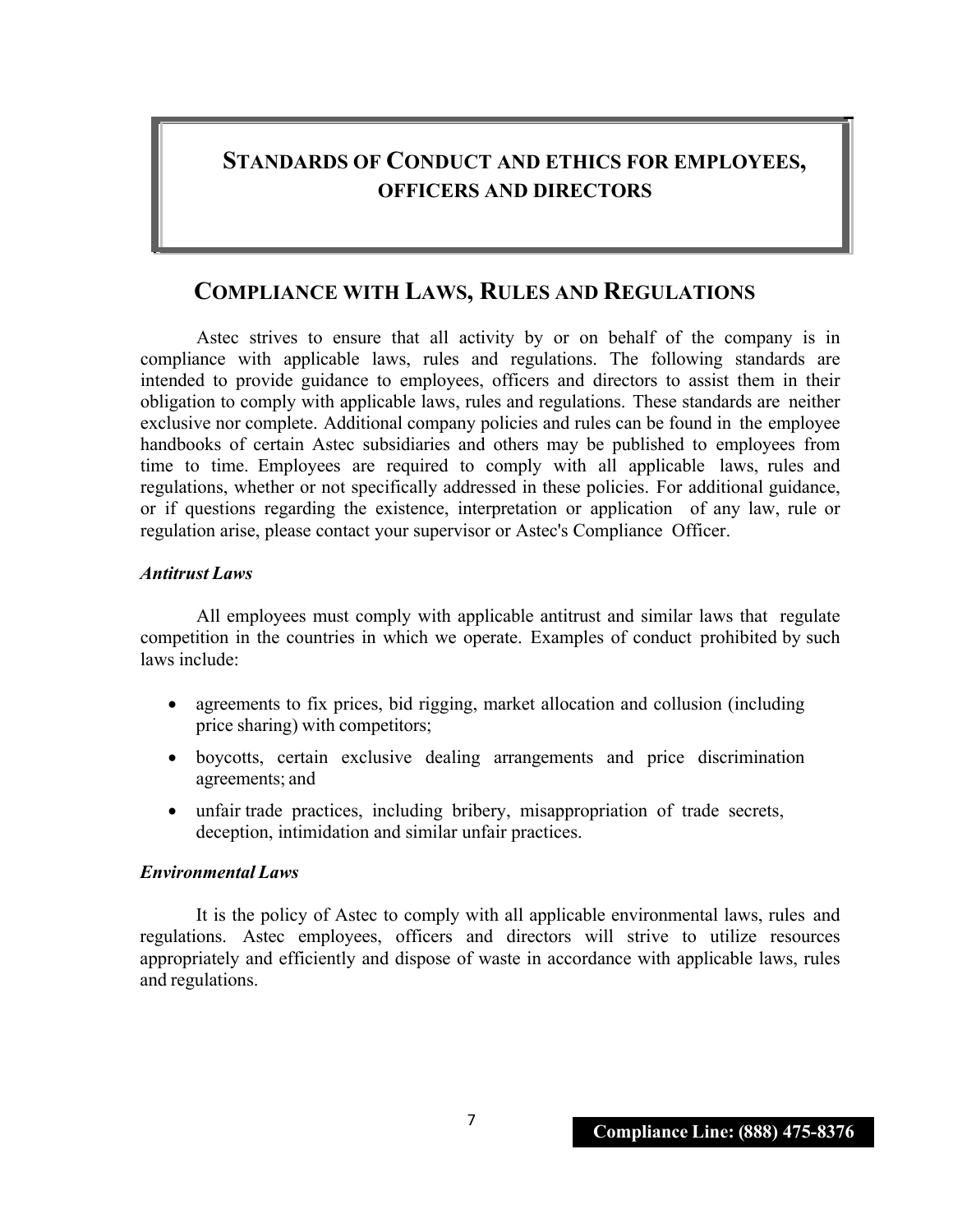#### *Discrimination Laws*

Astec believes the fair and equitable treatment of employees, customers and suppliers and other persons is critical to fulfilling its visions and goals. It is the policy of Astec to conduct its business, and to recruit, hire, train, promote, assign, transfer, layoff, recall and terminate employees, without regard to the race, color, religion, gender, ethnic origin, sexual orientation, age or disability of such person, or any other classification protected by applicable law. It is the policy of Astec to recruit, hire, train, promote, assign, transfer, layoff, recall and terminate employees based on their own ability, achievement, experience and conduct and other legitimate business reasons.

Astec is proud of its work environment, and we will continually take steps to maintain a pleasant work environment for all of our employees and at all of our locations. It is the company's policy that employees treat each other with courtesy, consideration and professionalism. Astec will not tolerate harassment of any employee by any other employee or supervisor for any reason. In addition, harassment for any discriminatory reason, such as race, sex, national origin, disability, sexual orientation, age or religion, is prohibited by state and federal laws, which may subject the company and/or the individual harasser to liability for any such unlawful conduct. The company prohibits not only unlawful harassment, but also other unprofessional actions. Accordingly, derogatory racial, ethnic, religious, age, sexual orientation, sexual or other inappropriate remarks, slurs or jokes will not be tolerated.

Employees should report allegations of harassment or discrimination immediately upon their occurrence to the Compliance Officer. Reported allegations of harassment or discrimination will be investigated in accordance with applicable laws and human resources policies. Employees are expected to seek advice from the Compliance Officer when confronted with business decisions involving a risk of violation (or even the potential appearance of violation) of these laws.

## *Insider Trading*

The purchase or sale of Astec's securities while aware of material nonpublic information about the company, or the disclosure of material nonpublic information to others who then trade in the company's securities, is prohibited by the company and by the federal securities laws. Astec's Board of Directors has adopted an insider trading policy that applies to all directors, officers and other employees. All employees, officers and directors should review the insider trading policy carefully and follow the policies and procedures described therein. The failure of a director, officer or other employee to comply with the company's insider trading policy may subject him or her to company- imposed sanctions, up to and including termination for cause, whether or not the failure to comply results in a violation of law. You should seek the advice of the company's Compliance Officer on any questions regarding this subject and the company's insider trading policy.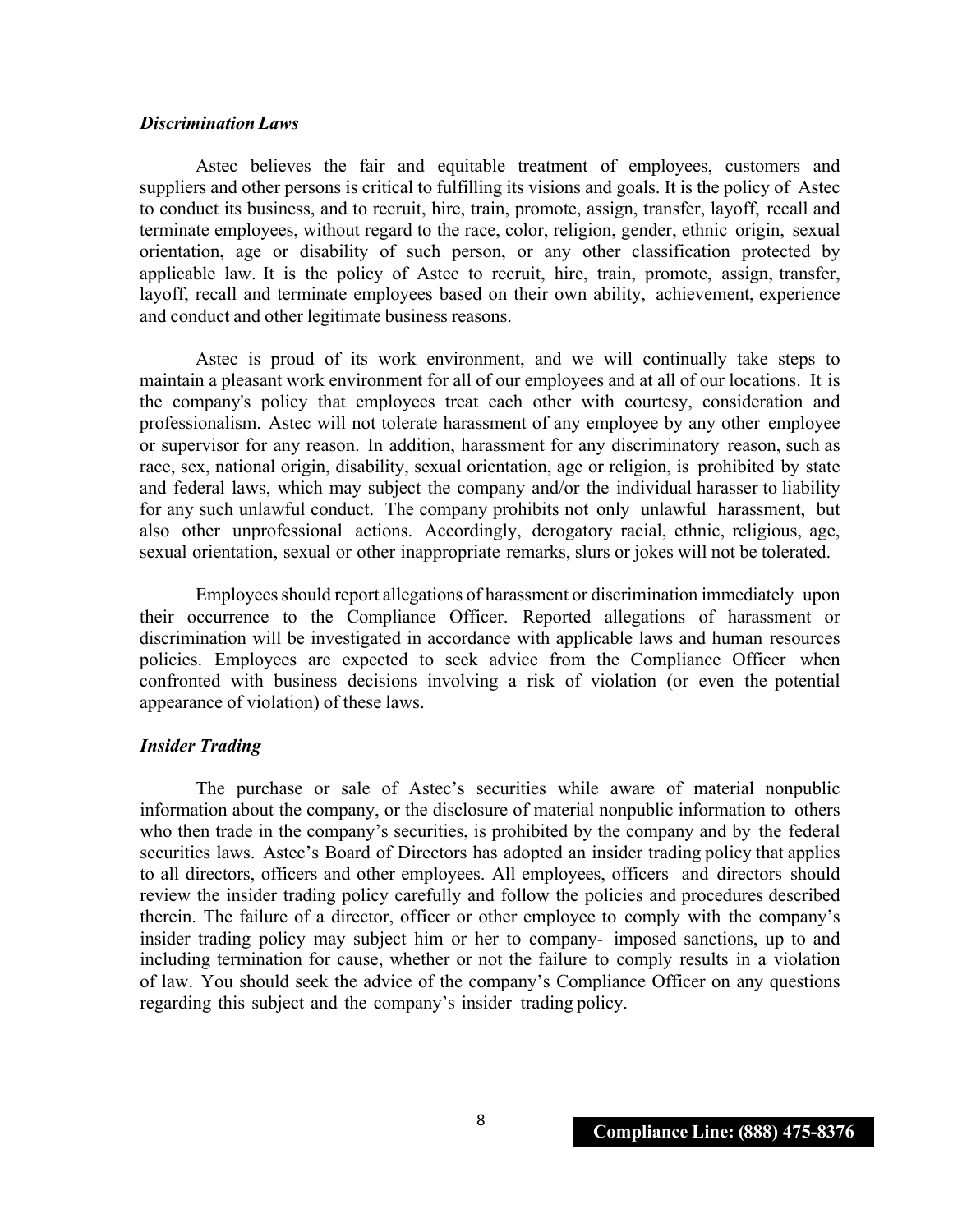## *Political Process*

Employees, officers and directors shall comply with all laws, rules and regulations governing campaign finance and lobbying activities and shall not engage in any conduct that is intended to avoid the application of such laws to activities undertaken on Astec's behalf. In addition, executive officers shall monitor compliance with lobbyist registration and disclosure requirements by all individuals who act on behalf of Astec.

## *Corporate Citizenship*

Astec is committed to conducting business in an ethical and responsible manner, including compliance with all applicable laws. Supply chain transparency laws are located at https://astecindustries.com/legal.

### *Human Rights Policies and Values*

Human rights are fundamental rights and freedoms that all people are entitled to without regard to race, color, national origin, religion, gender, age, marital status, physical or mental disability, veteran status, citizenship status, gender identity and expression, or sexual orientation. Astec respects human rights in all of our activities and supports the principles set forth in the Human Rights policy which is located at https://www.astecindustries.com/esg. As an international company, Astec expects all stakeholders will work toward reducing the risk of potential human rights violations.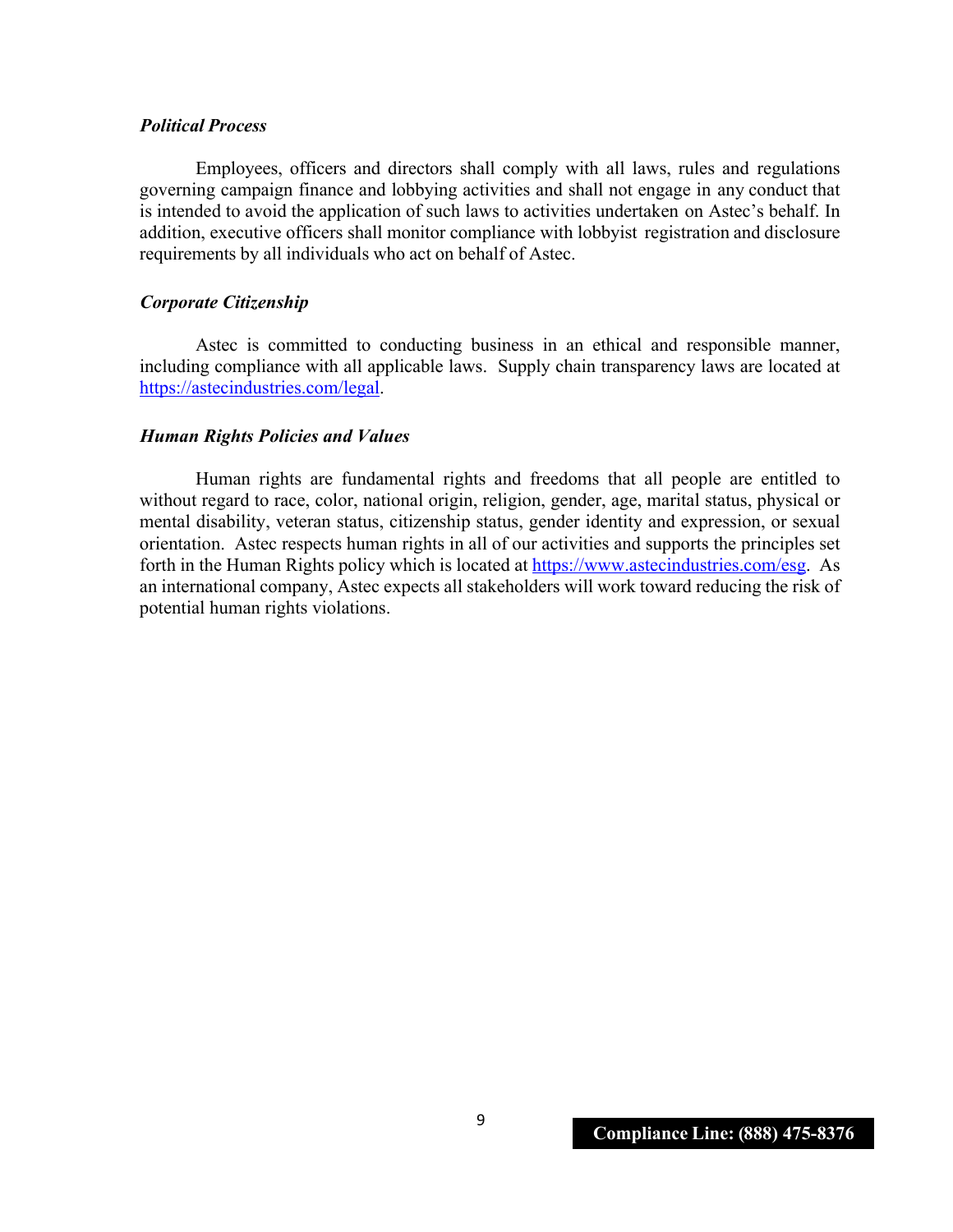## **CONFLICTS OF INTEREST**

A "conflict of interest" occurs when an individual's private interest interferes in any way, or even appears to interfere, with the interests of the company as a whole. A conflict of interest situation can arise when an employee, officer or director takes actions or has interests that may make it difficult to perform his or her company work objectively and effectively. Conflicts of interest also arise when an employee, officer or director, or a member of his or her family, receives improper personal benefits as a result of his or her position in the company.

Directors, officers and employees owe a duty of undivided and unqualified loyalty to the company and may not use their positions improperly to profit personally or to assist others in profiting at the expense of the company. All directors, officers and employees are expected to regulate their activities so as to avoid conflicts of interest. In addition, directors, officers and employees shall communicate to the Compliance Officer any material transaction or relationship that reasonably could be expected to give rise to a conflict of interest.

While not all inclusive, the following will serve as a guide to the types of activities that might cause conflicts of interest:

## *Outside Financial Interests*

- Ownership or other interest in or employment by any outside concern which does business with Astec. This does not apply to stock or other investments held in a publicly held company, provided that the stock and other investments do not, in the aggregate, exceed 5% of the outstanding ownership interests of such company. Astec may, following a review of the relevant facts, permit ownership interests which exceed these amounts if management or the Board of Directors, as appropriate, concludes such ownership interests will not adversely affect Astec's business interests or the judgment of the affected director, officer or employee.
- Conducting business, not on behalf of Astec, with any Astec vendor, supplier, contractor, agency, or any of their directors, officers or employees.
- Representation of Astec by a director, officer or employee in any transaction in which he or she, or a family member, has a substantial personal interest.
- Disclosure or use of confidential, special or inside information of or about Astec, particularly for personal profit or advantage of the director, officer or employee, or a family member of such person.
- Competition with Astec by a director, officer or employee, directly or indirectly, in the purchase, sale or ownership of property or services or business investment opportunities.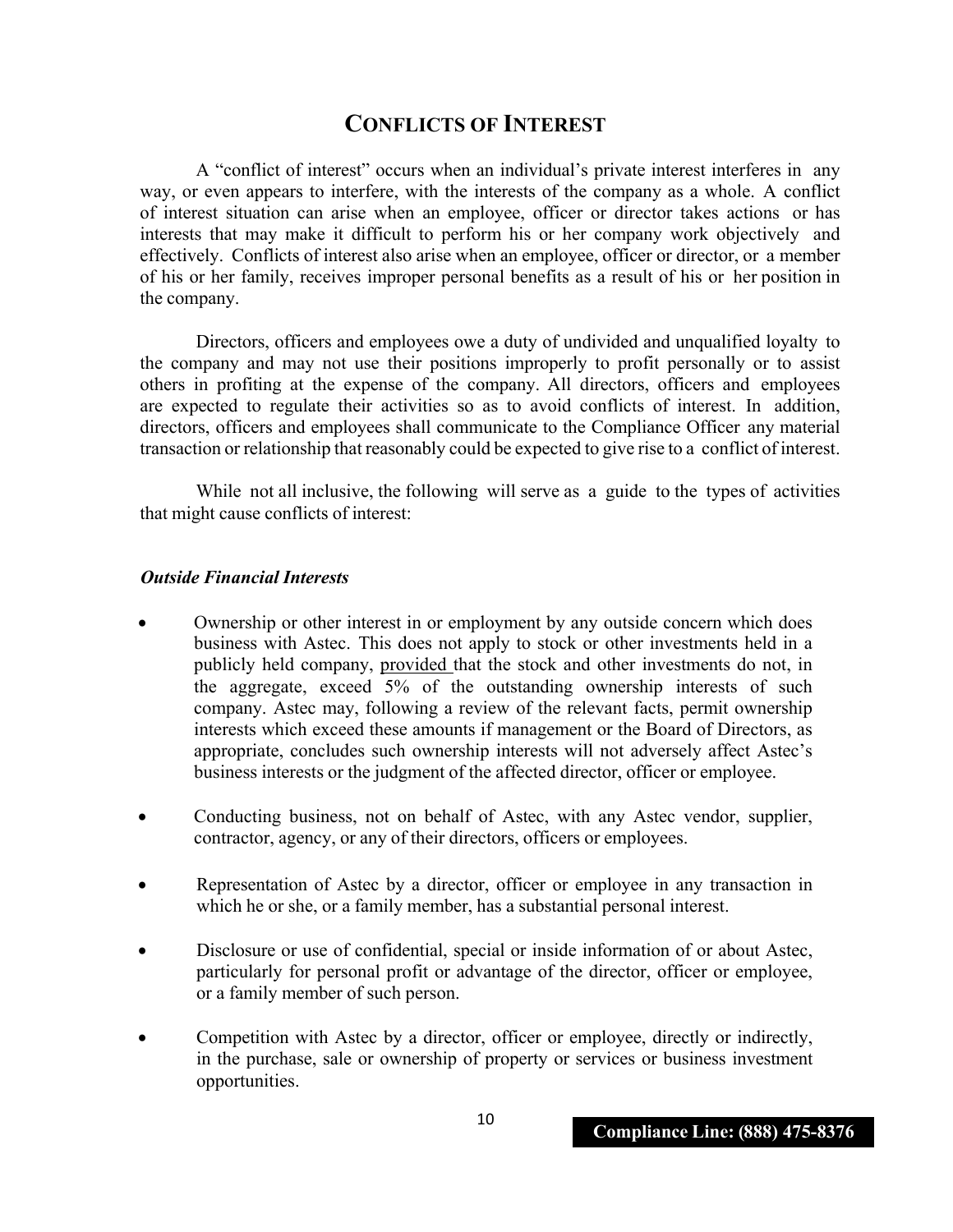## *Servicesfor Competitors/Vendors*

No director, officer or employee shall perform work or render services for any competitor of Astec or for any organization with which Astec does business or which seeks to do business with Astec, outside of the normal course of his/her service or employment with Astec, without the approval of the Compliance Officer or the Audit Committee of the Board of Directors (for executive officers, senior financial officers or directors). Nor shall any such person be a director, officer, or consultant of such an organization, nor permit his/her name to be used in any fashion that would tend to indicate a business connection with such organization without such approval.

## *Participation on Boards of Directors/Trustees*

- Astec encourages its employees to participate in community organizations and those within the industry that we serve. In order to avoid any conflict of interest, or appearance of a conflict, that could arise from service by an employee of the company as a director of another organization, an employee must obtain approval from the Compliance Officer or if applicable, the employee's company Human Resources Director prior to serving as a member of the Board of Directors/Trustees of any business, industry or community organization.
- Astec retains the right to prohibit membership by officers or employees on any Board of Directors/Trustees where such membership might conflict with the best interests of the company.
- An officer or other employee must disclose all Board of Directors/Trustees activities in his or her Conflict of Interest Disclosure Statement.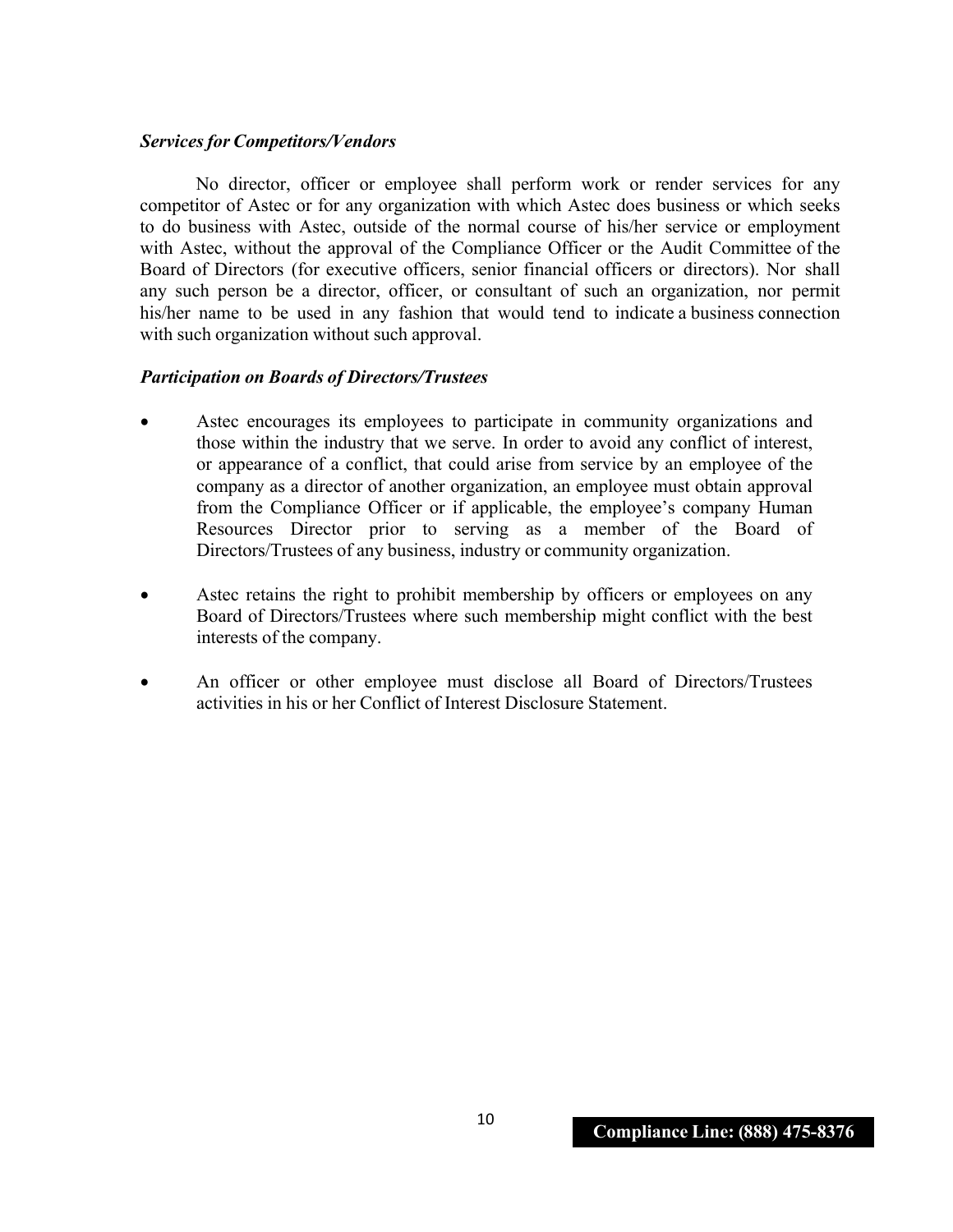## **CORPORATE OPPORTUNITIES**

Employees, officers and directors owe a duty to the company to advance its legitimate interests when the opportunity to do so arises. Employees, officers and directors shall not take for personal use (or for use by a family member) any business opportunity learned of during the course of serving Astec, using Astec property or as a result of such individual's position with Astec. To the extent that an employee, officer or director learns of a business opportunity that is within Astec's existing or proposed lines of business, the employee, officer or director should inform his or her supervisor or the Compliance Officer or the Board of Directors, as appropriate, of the business opportunity and refrain from personally pursuing the matter until such time as Astec decides to forego the business opportunity. At no time may any employee, officer or director utilize any Astec property, information or position to generate personal gain or engage or participate in any business that directly competes with Astec.

## **PROTECTION AND PROPER USE OF COMPANY ASSETS**

All employees, officers and directors shall strive to preserve and protect the company's assets and resources and to promote their efficient use. The standards set forth below are intended to guide employees, officers and directors by articulating Astec's expectations as they relate to activities or behaviors that may affect Astec's assets.

## *Personal Use of Corporate Assets*

Theft, carelessness and waste have a direct impact on Astec's profitability. Employees, officers and directors are not to convert assets of the company to personal use. Company property should be used for the company's legitimate business purposes and the business of the company shall be conducted in a manner designed to further Astec's interest rather than the personal interest of an individual employee, officer or director. Employees, officers and directors are prohibited from the unauthorized use or taking of Astec's equipment, supplies, materials or services. Prior to engaging in any activity on company time which will result in remuneration to the employee, officer or director or the use of Astec's equipment, supplies, materials or services for personal or non-work related purposes, officers and other employees shall obtain the approval of the supervisor of the appropriate business unit and directors shall obtain the approval of the Board of Directors.

## *Use of Company Software*

Astec's employees use software programs for word processing, spreadsheets, data management, and many other applications. Software products purchased by the company are covered by some form of licensing agreement that describes the terms, conditions and allowed uses. It is the company's policy to respect copyright laws and observe the terms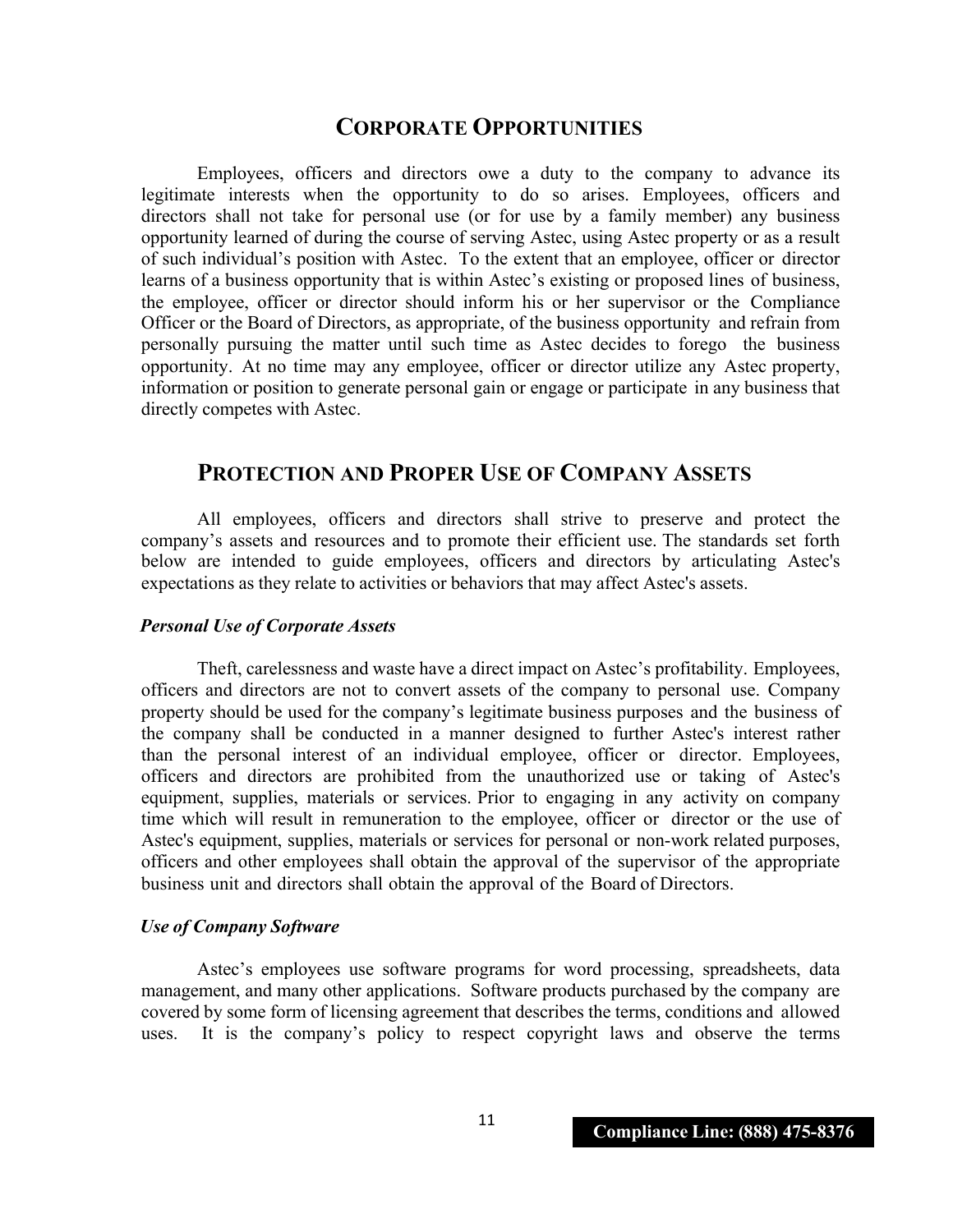and conditions of any license agreements. Copyright laws in the United States and other countries impose civil and criminal penalties for illegal reproductions and use of licensed software. You must be aware of the restrictions on the use of software and abide by those restrictions.

### *ComputerResources/E-mail*

The company's computer resources, which include the electronic mail system, belong to the company and not to the employee. They are not intended to be used for amusement, solicitation, or other non-business purposes. While it is recognized that employees will occasionally use the system for personal communications, it is expected that such uses will be kept to a minimum and that employees will be responsible and professional in their use of E-mail. The use of the computer systems to make or forward derogatory or offensive remarks about other people or groups is prohibited. E-mail messages should be treated as any other written business communication.

## **WORK ENVIRONMENT**

Astec strives to provide a safe and healthy work environment for all employees. Employee handbooks of certain Astec subsidiaries cover various standards we expect our employees to follow with respect to maintaining a safe, productive and healthy work environment.

## **CONFIDENTIAL AND PROPRIETARY INFORMATION**

#### *Confidentiality*

Confidential information includes all non-public information that might be of use to competitors, or harmful to the company or its customers, if disclosed. All information (in any form, including electronic information) that is created or used in support of company business activities is the property of Astec. This company information is a valuable asset and employees, officers and directors are expected to protect it from unauthorized disclosure. This includes Astec customer, supplier, business partner and employee data. Federal and state law may restrict the use of such information and impose penalties for impermissible use or disclosure.

Employees, officers and directors must maintain the confidentiality of information entrusted to them by the company or its customers, vendors or consultants except when disclosure is properly authorized by the company or legally mandated. Employees, officers and directors shall take all reasonable efforts to safeguard such confidential information that is in their possession against inadvertent disclosure and shall comply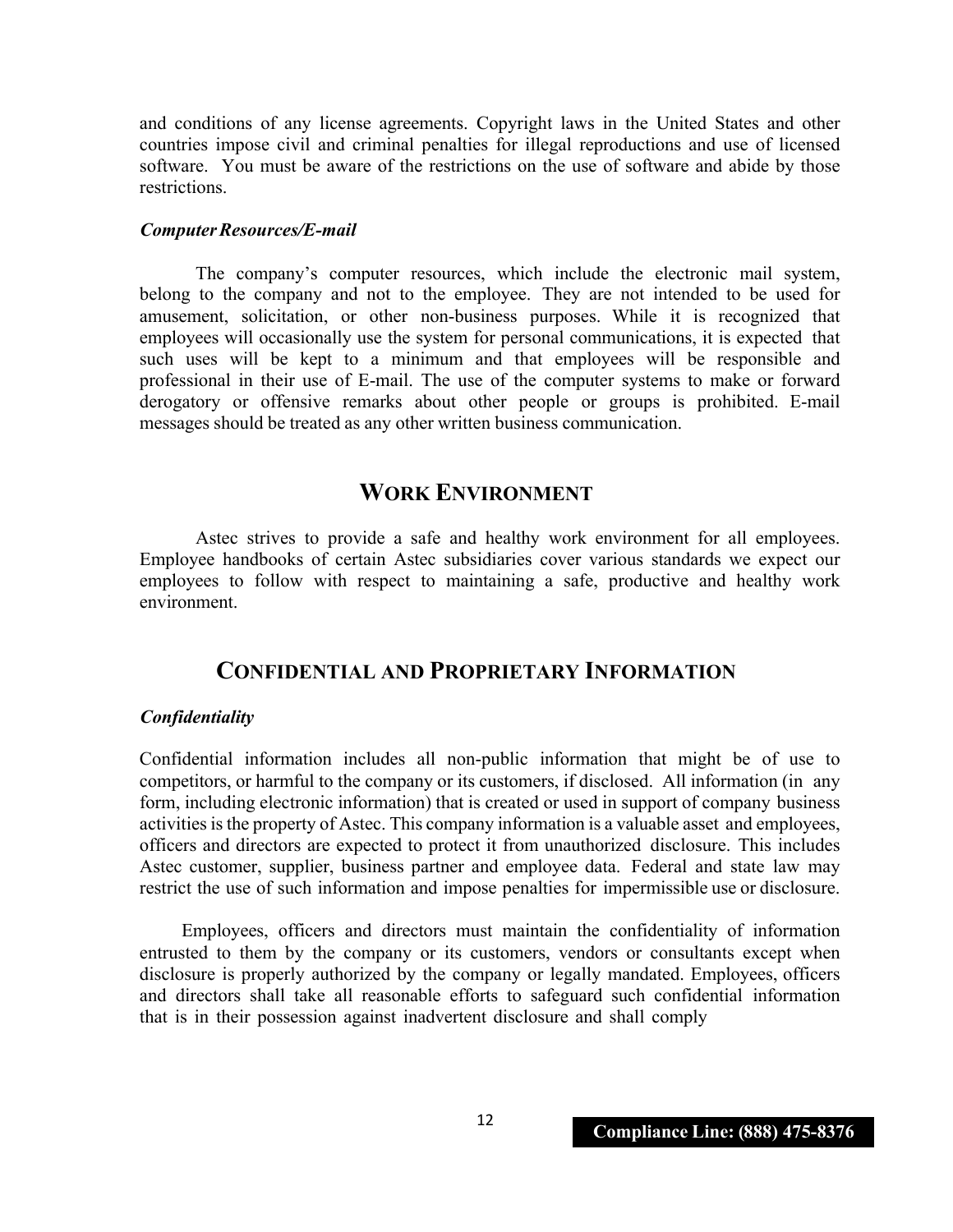with any non-disclosure obligations imposed on Astec in its agreements with third parties.

Information pertaining to Astec's competitive position or business strategies, and information relating to negotiations with employees or third parties, should be protected and shared only with employees having a need to know such information in order to perform their job responsibilities.

#### *Intellectual Property and Proprietary Information*

Employees, officers and directors must carefully maintain and manage the intellectual property rights of Astec, including patents, trademarks, copyrights and trade secrets, to preserve and protect their value. Information, ideas and intellectual property assets of Astec are important to the company's success.

Astec's name, logo, trademarks, inventions, processes and innovations are intellectual property assets and their protection is vital to the success of Astec's business. The company's and any of its subsidiaries' names, logos and other trademarks and service marks are to be used only for authorized company business and never in connection with personal or other activities unless appropriately approved and in accordance with company policy. In addition, our employees, officers and directors must respect the intellectual property rights of third parties. Violation of these rights can subject both you and the company to substantial liability, including criminal penalties.

A basic definition of common types of intellectual property rights follows:

*A PATENT* permits an inventor to exclude others from making, using, offering to sell, selling or importing products or services covered by the claims of the patents. Report any unauthorized use of Astec's patents, and only use products or services covered by the patent of a third party as authorized by the terms of the license agreement that Astec has entered into with the third party.

*TRADEMARKS* and *SERVICE MARKS* are words, names, logos, and designs that help consumers recognize the source of a product or service and distinguish it from the source of products and services of competitors. Our name and logo are among Astec's most valuable assets. The use of Astec's trademarks or service marks by a third party must be properly authorized or licensed. Conversely, Astec should be properly licensed or authorized to use a third party trademark or service mark. Do not use a third party's trademark or service mark without written permission.

*COPYRIGHTS* protect works of authorship such as articles, drawings, photographs, video, music, audiotapes and software. The owner of a valid copyright enjoys many exclusive rights, including without limitation, the exclusive rights to copy, perform, make derivative works and distribute the works. Do not use, copy, distribute or store works of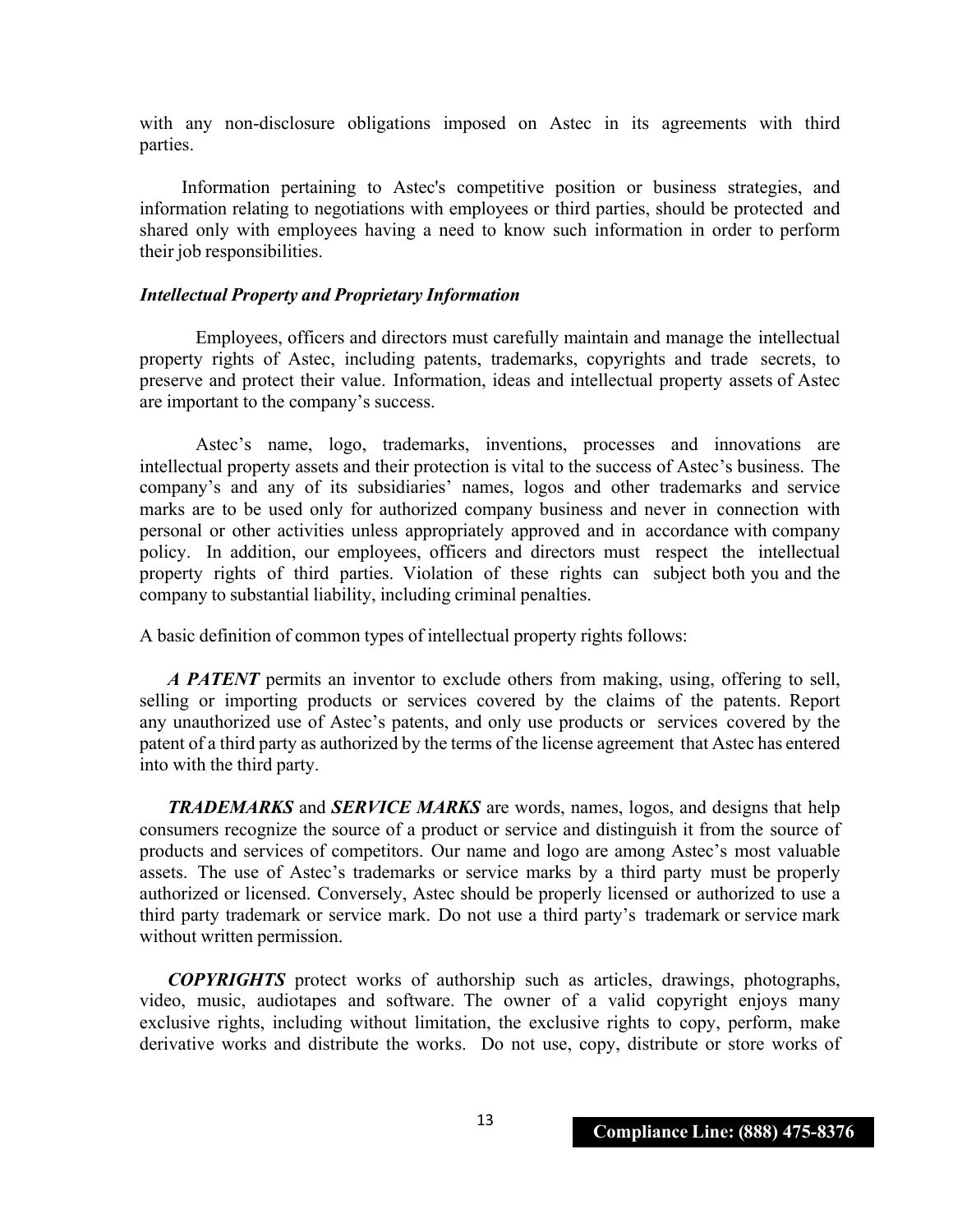authorship without first determining that Astec has obtained permission from the copyright holder or that other limited copying is legally permitted.

*A TRADE SECRET* is valuable non-public information, regardless of the form of the information, that creates (i) a competitive advantage for Astec by being kept secret and (ii) is the subject of efforts by Astec reasonable under the circumstances to maintain the secrecy of the information. Examples may include information about customers, like their buying patterns and needs, and financial, planning, marketing, and strategic information about Astec's current and future business plans. Treat as trade secrets and keep confidential all commercially sensitive and important business information of Astec and all similar information of other companies and persons that Astec has received under a confidentiality agreement. Follow all Astec policies regarding the treatment of sensitive information and follow all security measures regarding the disclosure and distribution of sensitive information.

Intellectual property that you create while employed by Astec belongs to Astec. You must share any innovations or inventions you create with your supervisor so that the company can take steps to protect these valuable assets.

#### *Records Management*

Astec's corporate records are important assets. Corporate records include essentially everything you produce as an employee, regardless of its format. A corporate record may be in the form of paper, computer tapes, microfilm, E-mail, or voice mail. It may be something as obvious as a memorandum or a contract or something not as obvious, such as a desk calendar, an appointment book, or an expense record.

Astec is required by law to maintain certain types of corporate records, usually for a specified period of time. Failure to retain such documents for such minimum periods could subject Astec to penalties and fines, cause the loss of rights, obstruct justice, place Astec in contempt of court, or place Astec at a serious disadvantage in litigation. However, storage of voluminous records over time is costly. Therefore, Astec has established controls to assure retention for required periods and timely destruction of retrievable records, such as paper copies and records on computers, electronic systems, microfiche, and microfilm. Even if a document is retained for the legally required period, liability could still result if a document is destroyed before its scheduled destruction date.

Astec expects all employees to become familiar with and fully comply with the records retention/destruction schedule for the departments for which they work. If you believe documents should be retained beyond the applicable retention period, consult with the Compliance Officer.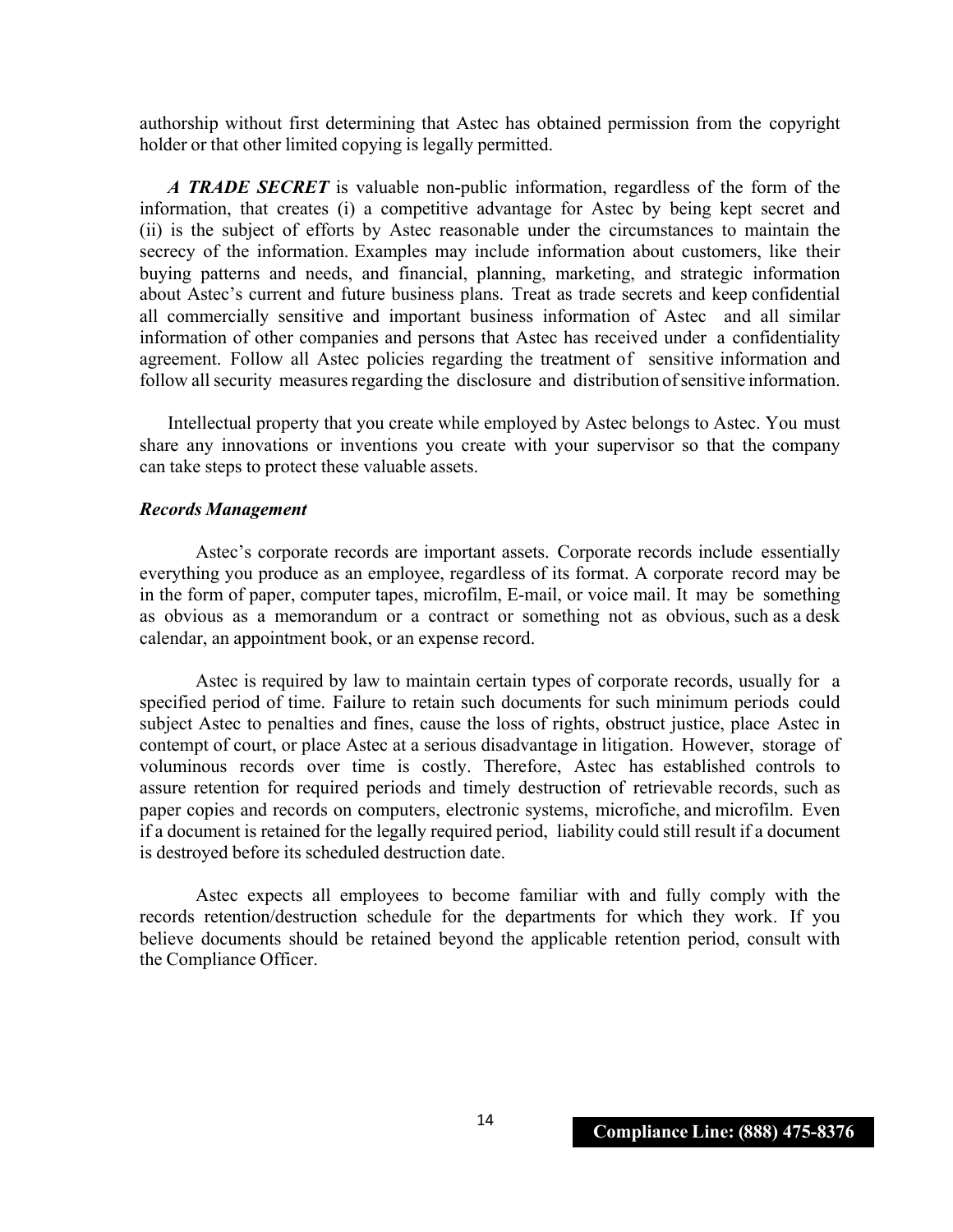## *PersonnelActions/Decisions*

Salary, benefit, medical and other personal information relating to employees shall be treated as confidential. Personnel files, payroll information, disciplinary matters, and similar information are to be maintained in a manner designed to protect confidentiality in accordance with applicable laws. Employees, officers and directors shall exercise due care to prevent the release or sharing of information beyond those persons who may need such information to fulfill their job function. Notwithstanding the foregoing, all personnel information belongs solely to the company and may be reviewed or used by the company as needed to conduct its business.

## **FRAUDULENT ACTIVITIES**

You should report any activities that you believe may constitute a violation of any law relating to securities, mail fraud, bank, or wire, radio or television fraud, any rule or regulation of the Securities and Exchange Commission, or any provision of law relating to fraud against shareholders.

## **INTEGRITY OF RECORDS AND COMPLIANCE WITH ACCOUNTING PRINCIPLES**

The preparation and maintenance of accurate and reliable business records is required by law and is of critical importance to Astec's decision-making processes and to the proper discharge of our financial, legal, and reporting obligations. All financial and other business records, including expense accounts, purchase orders, requisitions, bills, payroll, reports to government agencies, and other reports, books and records of Astec must be prepared with care and honesty. False or misleading entries in such records are unlawful and are not permitted. All corporate funds and assets must be recorded in accordance with GAAP and applicable corporate procedures. No undisclosed or unrecorded corporate funds shall be established for any purpose nor should Astec's funds be placed in any personal or non-corporate account. No director, officer or employee, whatever his or her position, is authorized to depart from Astec's policy or to condone a departure by anyone else.

Astec maintains a system of internal controls and procedures that it believes provides reasonable assurance that transactions are executed in accordance with management's authorization and properly recorded and that financial records and reports are accurate and reliable. This system includes written policies and procedures. All directors, officers and employees are expected to adhere to these procedures.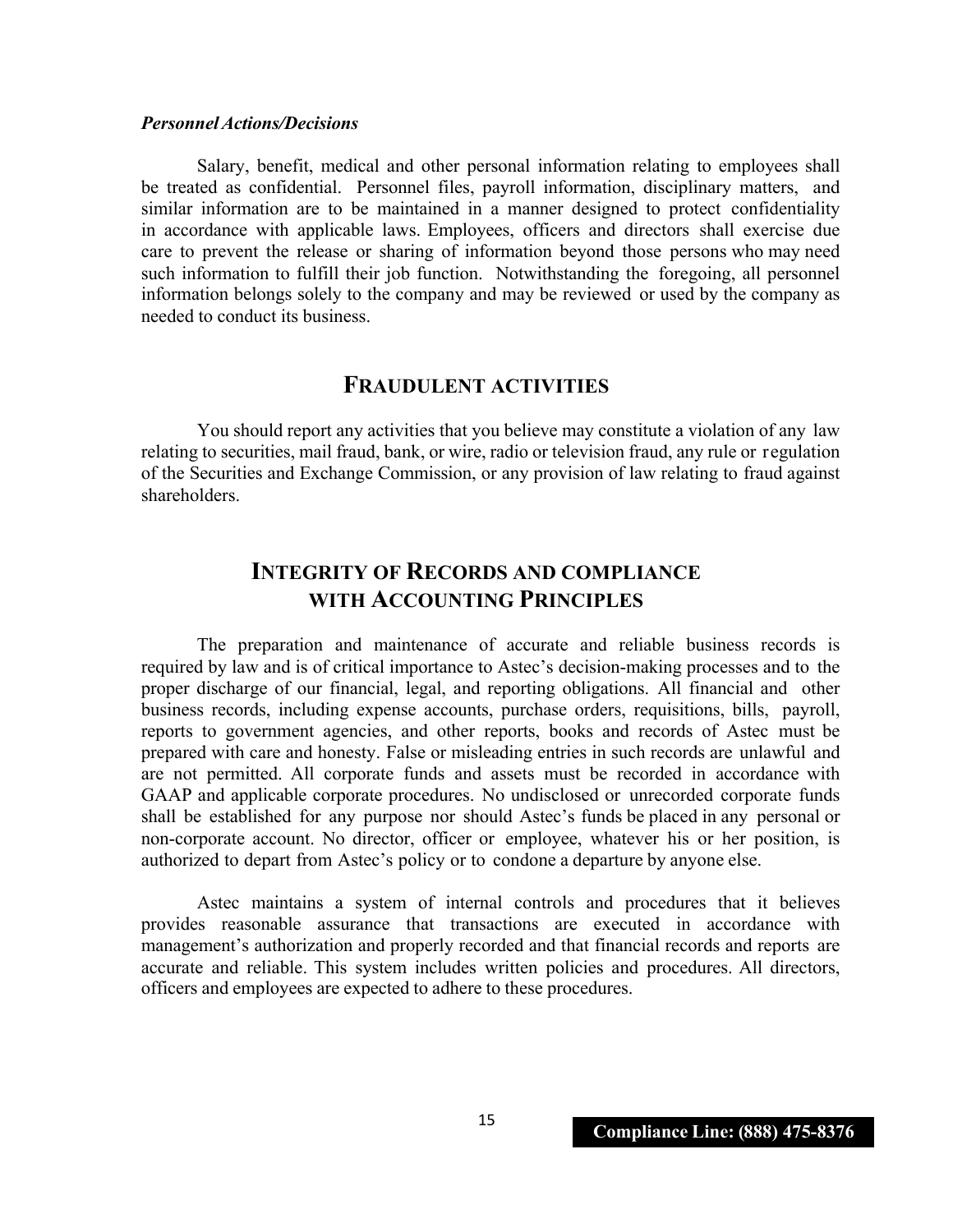Compliance with accounting and internal controls and procedures and auditing procedures is required at all times. The company expects for both the letter and the spirit of internal controls and procedures to be strictly adhered to at all times.

## **FAIR AND HONEST DEALING**

Employees, officers and directors shall deal fairly and honestly with Astec's shareholders, customers, suppliers, competitors and employees. Such individuals shall behave in an ethical manner and shall not take unfair advantage of anyone through manipulation, concealment, abuse of privileged information, misrepresentation of material facts, or any other unfair dealing practice.

## **BRIBERY, KICKBACKS AND OTHER IMPROPER PAYMENTS; CUSTOMER AND SUPPLIER RELATIONS**

### *General*

Astec and its employees, officers and directors must maintain high ethical and professional standards in dealing with government officials and members of the private sector. Astec funds, property or services must not be given, either directly or indirectly, to anyone in an improper effort to obtain or retain business for Astec or to obtain special or unusual treatment in connection with a business transaction.

#### *Selling to Customers*

Astec competes vigorously, but fairly. Do not misrepresent our products, services or capabilities, even if fair and honest representation means losing a sale. If silence about a fact could mislead a customer, disclose the information. Communicate clearly and precisely so that customers understand the terms of contracts, including schedules, prices, and responsibilities. Customers rely on the company's employees and on our commitment to them.

#### *Choosing Suppliers*

Strive to build good working relationships with the company's suppliers. Choose suppliers based on merit, considering, among other things, price, quality, delivery capability, responsiveness and reputation for service and integrity.

#### *Business Courtesies and Inducements*

Gifts, meals and entertainment are common courtesies intended to build goodwill and sound working relationships among business professionals. You may accept or offer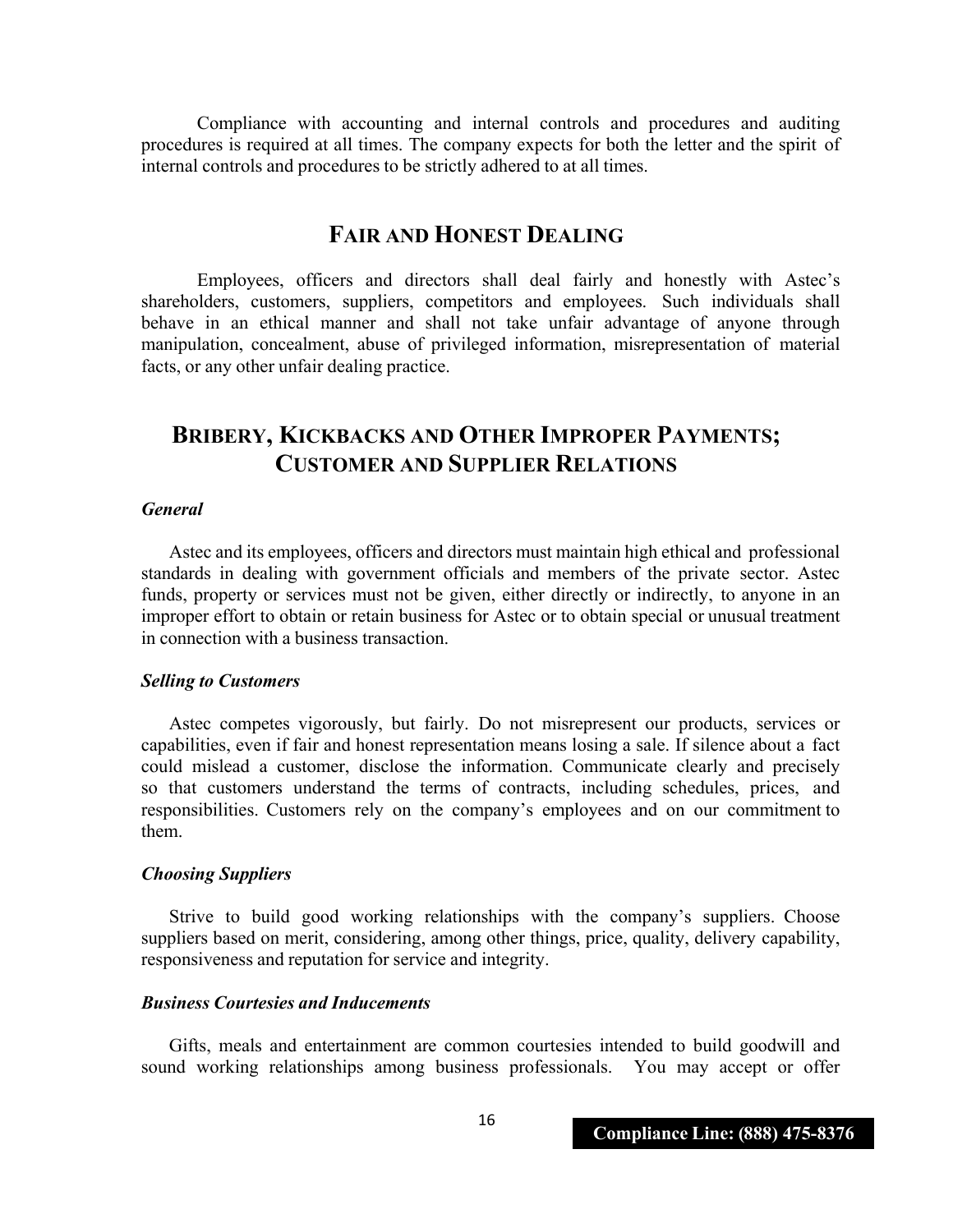meals and entertainment from and to other business professionals if they are voluntarily offered, for a legitimate business purpose, are reasonable, and do not compromise (or could appear to compromise) your or their business judgment or your or their ability to make objective and fair business decisions.

It is improper for you or your family members to knowingly request, accept or offer anything else that could be construed as an attempt to influence your performance of duties or to favor a customer, supplier, or competitor contrary to the best interests of the company, including gifts, payments, travel, honoraria, or other valuable benefits from any existing or potential customer, supplier, or competitor. Loans of any sort are strictly prohibited.

Sales-related commissions, rebates, discounts, credits and allowances are often customary business inducements. Both givers and receivers of these inducements need to be careful to avoid illegal or unethical payments and to maintain compliance with tax laws, if applicable. Any such commissions or credits given or received by Astec must be reasonable in value, competitively justified, properly documented and made to the business entity with which the original sales agreement was made or to which the original invoice was issued. Such inducements should not be made to or received by individual officers, employees or agents of the business entity or to another related business entity. Although discouraged, some payments are permitted if they are legal and necessary, and if they follow established, wellrecognized practice in the area. Payments must be made only for administrative actions to which the company is clearly entitled and they should be approved and recorded.<sup>37</sup>

#### *Dealings with Government Agencies*

Special care must be taken when dealing with government customers. Activities that might be appropriate when working with private sector customers may be improper and even illegal when dealing with government employees, or when providing goods and services to another customer who, in turn, will deliver the company's product to a government end user. Do not directly or indirectly promise, offer or make payment in money or anything of value to anyone, including a government official, agent or employee of a government, political party, labor organization or business entity or a candidate of a political party, or their families, with the intent to induce favorable business treatment or to improperly affect business or government decisions. This policy prohibits actions intended either to influence a specific decision or merely to enhance future relationships. It is also inappropriate in certain circumstances to discuss employment possibilities with government employees while doing business with the government. In short, special care must be taken when dealing with government customers. Contact the Compliance Officer if you have questions concerning compliance with these obligations.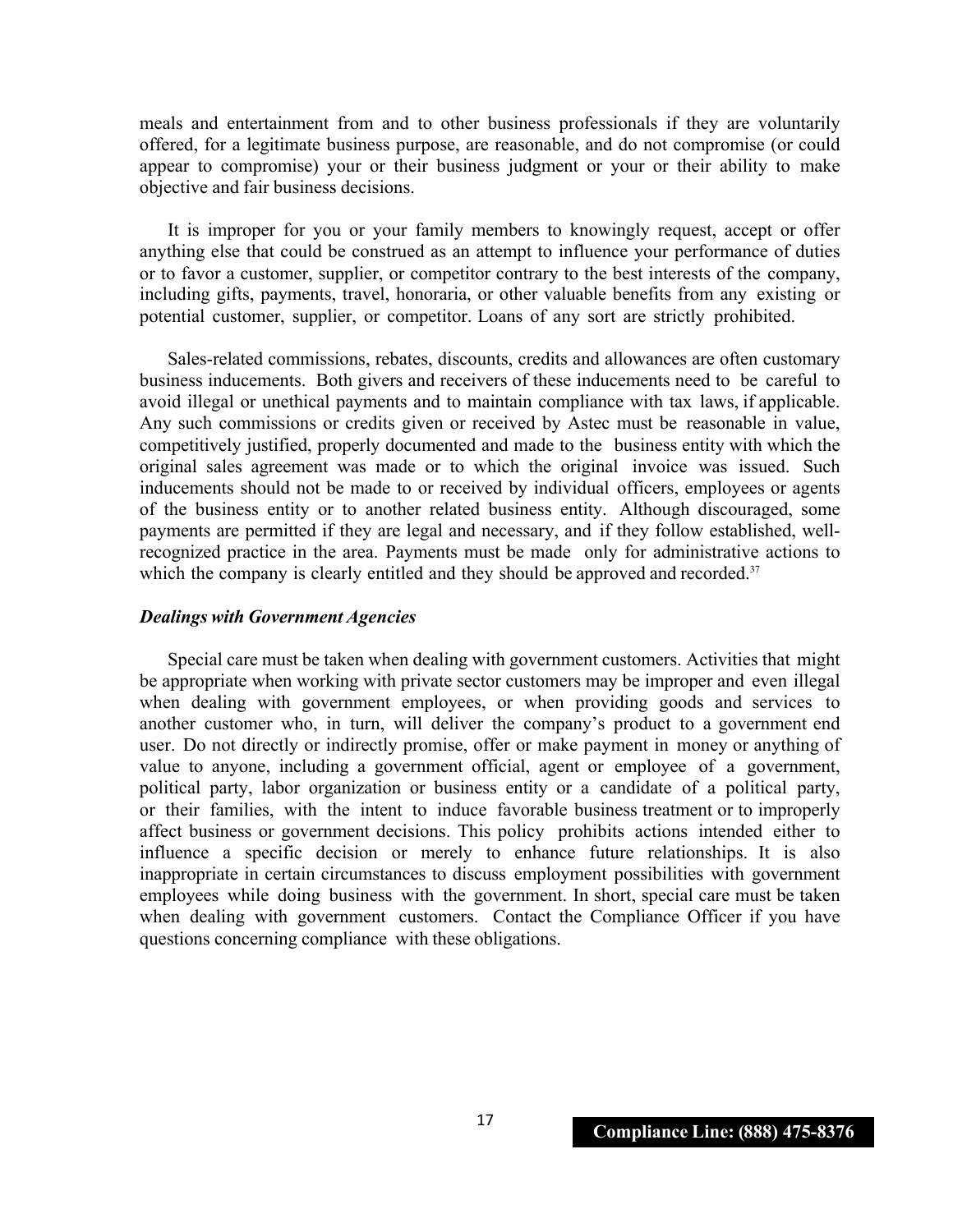## **ETHICS & COMPLIANCE IN THE INTERNATIONAL COMMUNITY**

Astec is committed to maintaining high standards of business conduct at home and abroad. Astec and its employees, officers and directors must comply with all local laws of the countries in which the company conducts business, applicable international and intergovernmental regulations and U.S. laws that apply to international activities and other applicable laws.

If you conduct business for Astec outside of the U.S., in addition to being familiar with the local laws of the other countries involved, be sure you are familiar with the following U.S. laws and regulations. Violations of these laws can result in substantial fines, imprisonment and severe restrictions on the company's ability to do business.

### *Foreign Corrupt Practices Act*

The Foreign Corrupt Practices Act (FCPA) has a variety of provisions that regulate business in other countries and with foreign citizens. In essence, the FCPA makes it a crime to promise or give anything of value to a foreign official or political party in order to obtain or keep business or obtain any improper advantage. It is also illegal to make payments to agents, sales representatives or other third parties if you have reason to believe your gift will be used illegally. Seek advice from the Compliance Officer for interpretation of the FCPA if you are involved in any business dealings that involve foreign countries.

### *Anti-Boycott Laws*

It is against the law to cooperate in any boycotts between foreign countries not sanctioned by U.S. law. All requests for boycott support or boycott-related information must be reported.

## *Treasury Embargo Sanctions*

The Treasury Department's office of Foreign Assets Control prohibits U.S. companies and their foreign subsidiaries from doing business with certain countries and agencies and certain individuals. The regulations vary depending on the country and the type of transaction and often change as U.S. foreign policy changes. If you are aware of any sensitive political issues with a country in which Astec is doing or considering doing business, seek advice from the Compliance Officer.

## *Export Control Restriction*

To prevent sensitive goods, technology and software from falling into the wrong hands, exports of these products and technical information to certain countries or individuals are restricted. These restrictions may also apply to transfers between Astec and its foreign subsidiaries.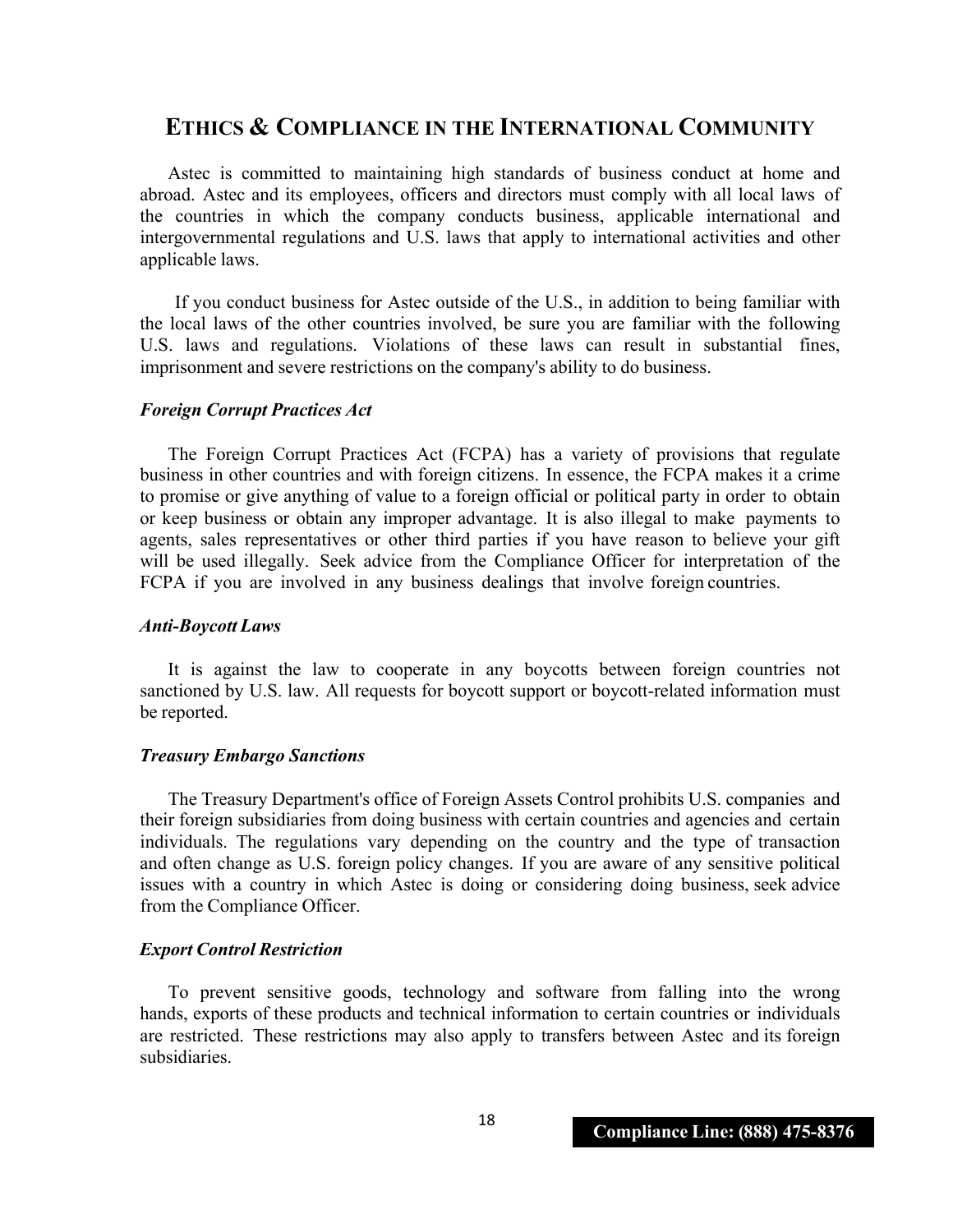An "export" is defined as any method of conveying data to foreign individuals or companies, including sales, training and consulting, product promotion and casual conversation, even if these activities occur in the U.S. Because these control restrictions are designed to further U.S. foreign policy and national security goals, they are subject to change. Obtain guidance from the Compliance Officer to identify the applicable rules before exporting such goods or technology. In addition to these specific laws, be aware that U.S. antitrust laws and certain employment laws apply to Astec's international operations.

## **SUPPLEMENTAL STANDARDS FOR CHIEF EXECUTIVE OFFICER AND OTHER SENIOR FINANCIAL OFFICERS**

The Board of Directors of Astec has established certain supplemental ethical standards for the company's Chief Executive Officer, Chief Financial Officer and Controllers (the "Financial Officers"). The Financial Officers must comply with these standards in addition to all of the other standards contained in this Code.

#### *Integrity and Accuracy of Public Disclosures*

The Financial Officers shall take all reasonable steps to provide full, fair, accurate, timely and understandable disclosures in the reports and documents that the company files with or submits to the Securities and Exchange Commission and in other public communications made by the company. In the event that a Financial Officer learns that any such report, document or communication does not meet this standard and the deviation is material, then such officer shall review and investigate such deviation, advise the Board of Directors or the appropriate committee of the Board of Directors regarding the deviation and, where necessary, revise the relevant report, document or communication.

#### *Accounting Treatment*

Although a particular accounting treatment for one or more of Astec's operations may be permitted under applicable accounting standards, the Financial Officers shall not authorize or permit the use of such an accounting treatment if the effect is to distort or conceal Astec's true financial condition. The accounting standards and treatments utilized by Astec shall, in all instances, be determined on an objective and uniform basis and without reference to a single transaction or series of transactions and their impact on Astec's financial results for a particular time period. Any new or novel accounting treatment or standard that is to be utilized in the preparation of Astec's financial statements shall be first discussed with the Audit Committee of the Board of Directors, and Astec's independent auditors.